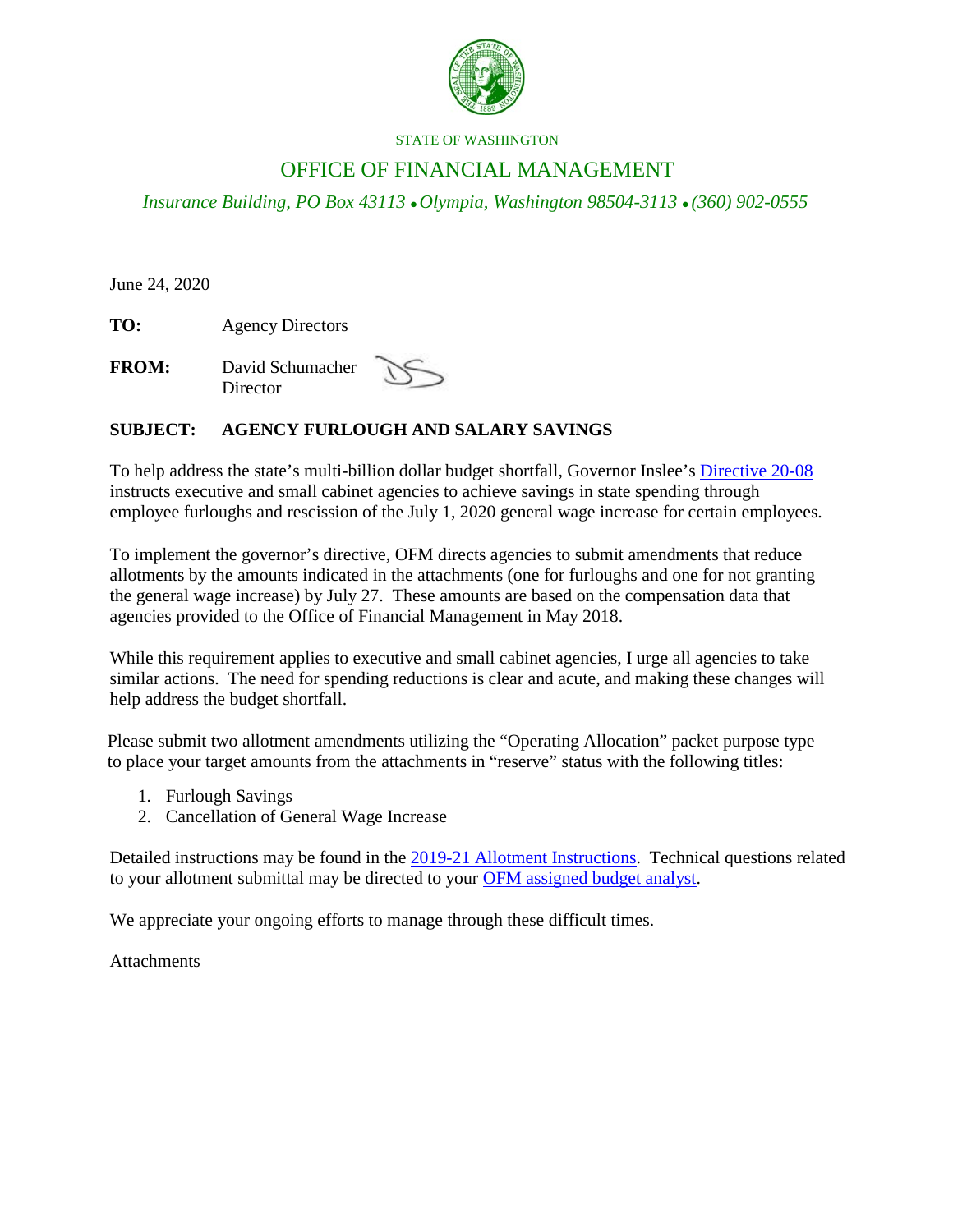## **Executive and Small Agency Cabinets ‐ Furlough Savings**

*Allotment Reduction Amounts*

*\$ in thousands*

|     | Agency                               |            | Program   Sub-Program | Account   | Amount         |
|-----|--------------------------------------|------------|-----------------------|-----------|----------------|
| 075 | Office of the Governor               |            |                       | $001 - 1$ | (\$176)        |
| 086 | Office of Indian Affairs             |            |                       | $001 - 1$ | $($ \$8)       |
| 087 | Asian-Pacific American Affairs       |            |                       | $001 - 1$ | $($ \$8)       |
| 102 | Department of Financial Institutions |            |                       | 300-6     | (\$656)        |
| 103 | Department of Commerce               |            |                       | $001 - 1$ | (448)          |
| 103 | Department of Commerce               |            |                       | $001 - 2$ | (\$208)        |
| 103 | Department of Commerce               |            |                       | $001 - 7$ | ( \$56)        |
| 103 | Department of Commerce               |            |                       | 058-1     | $($ \$64)      |
| 103 | Department of Commerce               |            |                       | 06K-1     | \$0            |
| 103 | Department of Commerce               |            |                       | $107 - 1$ | $($ \$8)       |
| 103 | Department of Commerce               |            |                       | 10B-1     | (\$24)         |
| 103 | Department of Commerce               |            |                       | $12C-1$   | $($ \$8)       |
| 103 | Department of Commerce               |            |                       | 14M-1     | \$0            |
| 103 | Department of Commerce               |            |                       | $150 - 1$ | \$0            |
| 103 | Department of Commerce               |            |                       | 17L-6     | $($ \$8)       |
| 103 | Department of Commerce               |            |                       | 205-6     | $($ \$8)       |
| 103 | Department of Commerce               |            |                       | 22M-1     | $($ \$8)       |
| 103 | Department of Commerce               |            |                       | 263-1     | $($ \$8)       |
| 103 | Department of Commerce               |            |                       | 532-1     | (48)           |
| 103 | Department of Commerce               |            |                       | 887-1     | $($ \$8)       |
| 105 | Office of Financial Management       | 020        |                       | 468-1     | $($ \$96)      |
| 105 | Office of Financial Management       | 050        |                       | 468-1     | (40)           |
| 105 | Office of Financial Management       | 060        |                       | 468-1     | (48)           |
| 105 | Office of Financial Management       | 070        |                       | 468-1     | (\$104)        |
| 105 | Office of Financial Management       | <b>OMN</b> |                       | $001 - 1$ | (\$256)        |
| 105 | Office of Financial Management       | <b>OMN</b> |                       | $001 - 2$ | ( \$16)        |
| 105 | Office of Financial Management       | <b>OMN</b> |                       | $001 - 7$ | $($ \$8) $ $   |
| 105 | Office of Financial Management       | <b>OMN</b> |                       | 09R-1     | $($ \$8)       |
| 105 | Office of Financial Management       | <b>OMN</b> |                       | 415-1     | (\$112)        |
| 105 | Office of Financial Management       | <b>OMN</b> |                       | 472-6     | $($ \$354) $ $ |
| 105 | Office of Financial Management       | <b>OMN</b> |                       | 553-1     | ( \$16)        |
| 105 | Office of Financial Management       | <b>TRN</b> |                       | $108-1$   | ( \$16)        |
| 107 | <b>Health Care Authority</b>         | <b>CBH</b> |                       | $001 - 1$ | ( \$248)       |
| 107 | <b>Health Care Authority</b>         | <b>CBH</b> |                       | $001 - 2$ | ( \$128)       |
| 107 | <b>Health Care Authority</b>         | <b>CBH</b> |                       | 05C-1     | \$0            |
| 107 | Health Care Authority                | <b>CBH</b> |                       | 08K-1     | \$0            |
| 107 | <b>Health Care Authority</b>         | <b>CBH</b> |                       | 19A-1     | $($ \$8)       |
| 107 | <b>Health Care Authority</b>         | <b>CBH</b> |                       | $315 - 1$ | \$0            |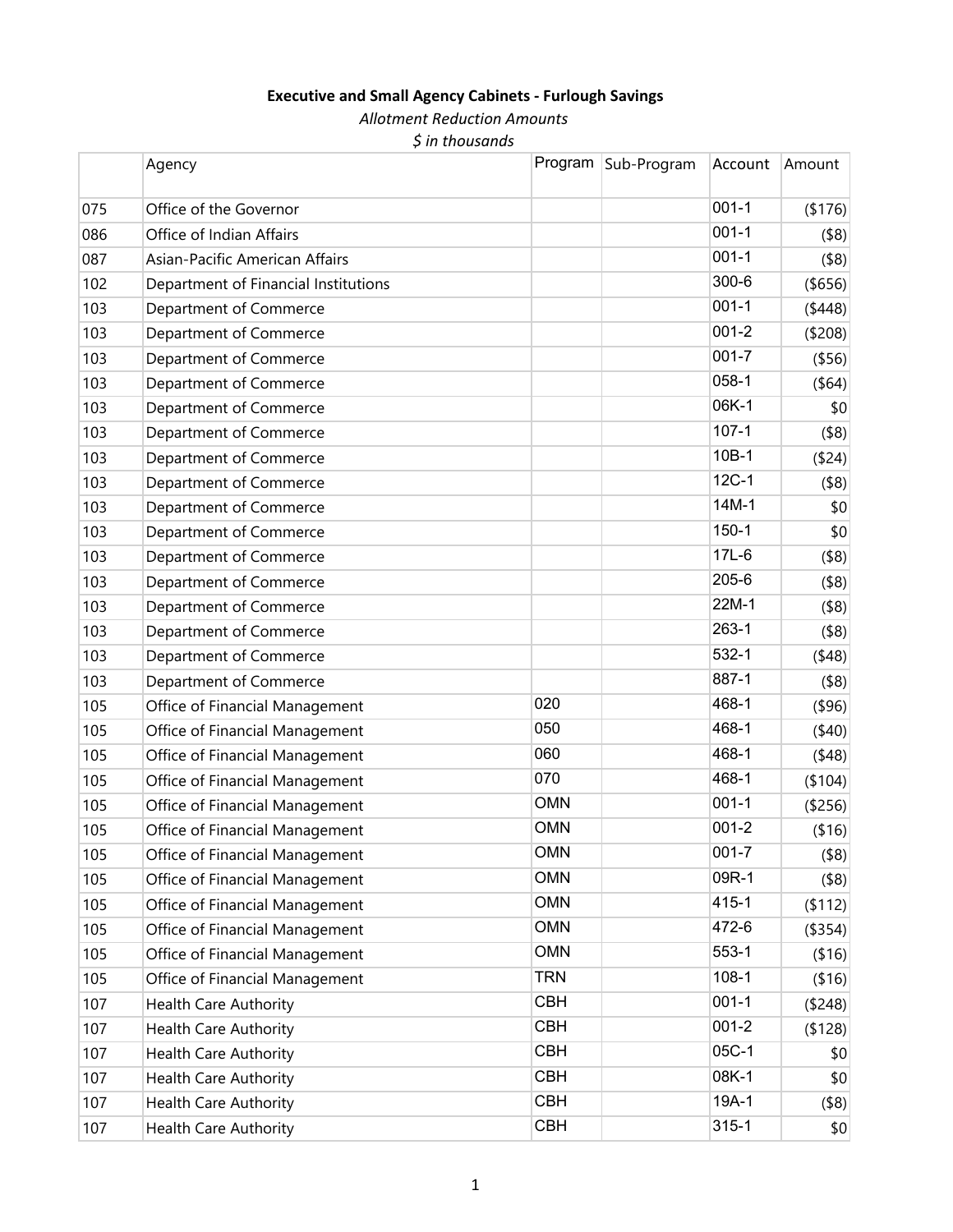| 107 | <b>Health Care Authority</b>              | <b>OTH</b> | $001 - 1$ | (\$1,064)     |
|-----|-------------------------------------------|------------|-----------|---------------|
| 107 | <b>Health Care Authority</b>              | <b>OTH</b> | $001 - 2$ | (\$1,664)     |
| 107 | <b>Health Care Authority</b>              | <b>OTH</b> | 19A-1     | (572)         |
| 107 | <b>Health Care Authority</b>              | <b>OTH</b> | 609-1     | \$0           |
| 107 | <b>Health Care Authority</b>              | PEB        | 08G-6     | \$0           |
| 107 | <b>Health Care Authority</b>              | <b>PEB</b> | 418-1     | (\$232)       |
| 107 | <b>Health Care Authority</b>              | <b>SEB</b> | 492-1     | (\$144)       |
| 110 | Office of Administrative Hearings         |            | 484-1     | (\$552)       |
| 116 | <b>State Lottery Commission</b>           |            | 578-1     | (\$304)       |
| 118 | <b>Hispanic Affairs</b>                   |            | $001 - 1$ | $($ \$8)      |
| 119 | African-American Affairs                  |            | $001 - 1$ | (\$8)         |
| 124 | Department of Retirement Systems          |            | 600-1     | (\$568)       |
| 124 | Department of Retirement Systems          |            | 874-6     | \$0           |
| 124 | Department of Retirement Systems          |            | 888-6     | (40)          |
| 140 | Department of Revenue                     |            | $001 - 1$ | ( \$3,048)    |
| 140 | Department of Revenue                     |            | 02W-1     | (572)         |
| 140 | Department of Revenue                     |            | 03N-1     | (\$128)       |
| 140 | Department of Revenue                     |            | $044 - 1$ | \$0           |
| 140 | Department of Revenue                     |            | 196-6     | (\$80)        |
| 140 | Department of Revenue                     |            | 23P-1     | $($ \$1)      |
| 142 | Tax Appeals Board                         |            | $001 - 1$ | (48)          |
| 147 | Minority and Women's Business Enterprises |            | 453-1     | ( \$56)       |
| 163 | <b>Consolidated Technology Services</b>   |            | 458-1     | (\$160)       |
| 163 | <b>Consolidated Technology Services</b>   |            | 458-6     | (\$1,190)     |
| 165 | Accountancy Board                         |            | $02J-1$   | (\$32)        |
| 179 | Department of Enterprise Services         |            | $001 - 1$ | \$0           |
| 179 | Department of Enterprise Services         |            | 045-6     | $($ \$8)      |
| 179 | Department of Enterprise Services         |            | 084-1     | $($ \$8)      |
| 179 | Department of Enterprise Services         |            | 422-6     | (\$1,616)     |
| 179 | Department of Enterprise Services         |            | 546-6     | ( \$56)       |
| 190 | Industrial Insurance Appeals Board        |            | 608-1     | ( \$240)      |
| 190 | Industrial Insurance Appeals Board        |            | 609-1     | ( \$240)      |
| 195 | Liquor and Cannabis Board                 |            | $001 - 1$ | ( \$16)       |
| 195 | Liquor and Cannabis Board                 |            | $001 - 2$ | ( \$16)       |
| 195 | Liquor and Cannabis Board                 |            | $315 - 1$ | (\$200)       |
| 195 | Liquor and Cannabis Board                 |            | $501 - 1$ | (\$704)       |
| 215 | Utilities and Transportation Commission   | <b>OMN</b> | $001 - 7$ | $($ \$32) $ $ |
| 215 | Utilities and Transportation Commission   | <b>OMN</b> | $111 - 1$ | (424)         |
| 215 | Utilities and Transportation Commission   | <b>OMN</b> | 297-1     | ( \$24)       |
| 215 | Utilities and Transportation Commission   | <b>OMN</b> | 297-2     | ( \$24)       |
| 225 | Washington State Patrol                   | <b>OMN</b> | $001 - 1$ | ( \$736)      |
| 225 | Washington State Patrol                   | <b>OMN</b> | $001 - 2$ | (40)          |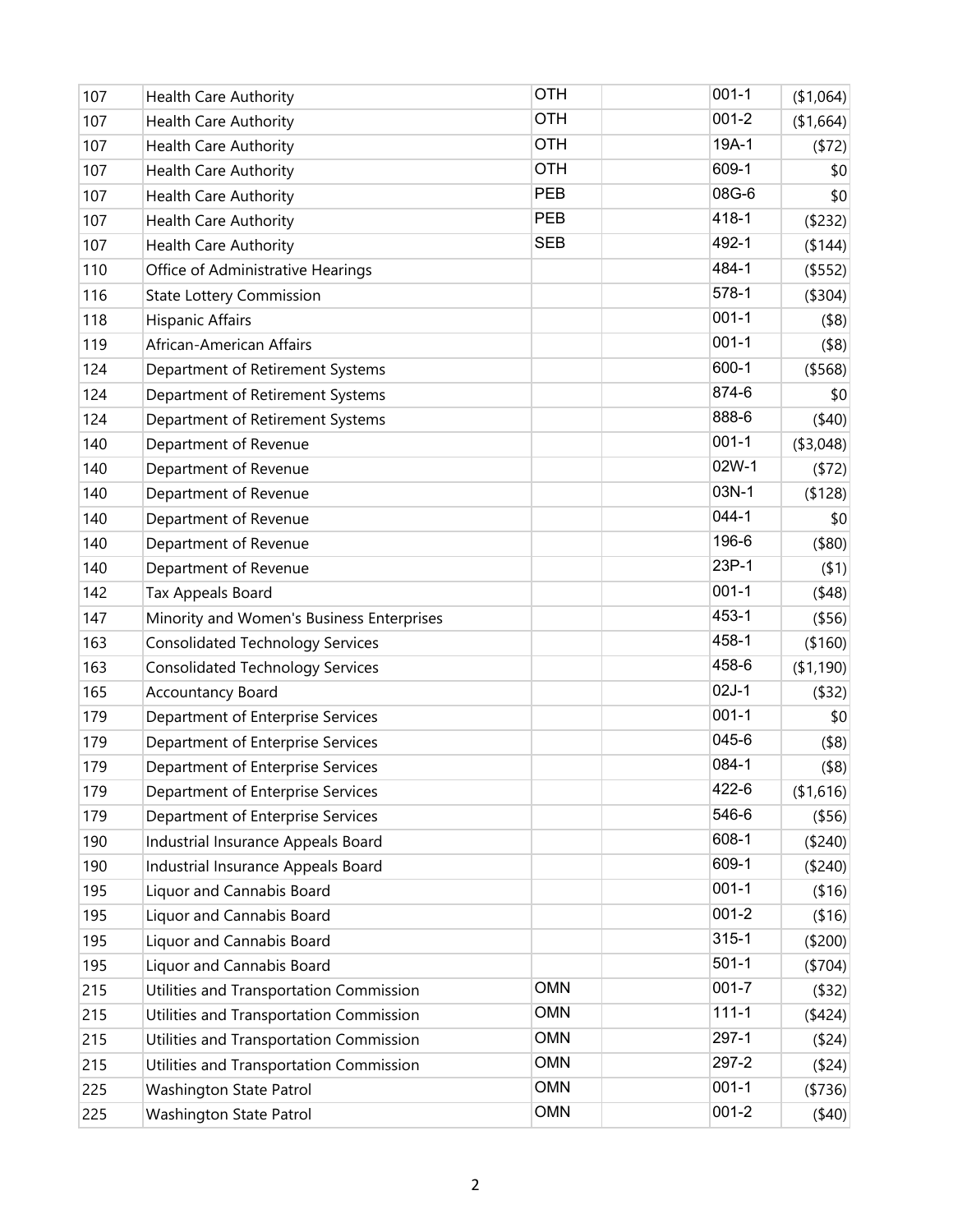| 225 | Washington State Patrol            | <b>OMN</b> | $001 - 7$ | \$0            |
|-----|------------------------------------|------------|-----------|----------------|
| 225 | Washington State Patrol            | <b>OMN</b> | $02K-1$   | (\$80)         |
| 225 | Washington State Patrol            | <b>OMN</b> | $03L-1$   | ( \$56)        |
| 225 | Washington State Patrol            | <b>OMN</b> | 03M-1     | ( \$24)        |
| 225 | Washington State Patrol            | <b>OMN</b> | 086-1     | ( \$56)        |
| 225 | Washington State Patrol            | <b>OMN</b> | 14W-6     | \$0            |
| 225 | Washington State Patrol            | <b>OMN</b> | 210-6     | ( \$16)        |
| 225 | Washington State Patrol            | <b>OMN</b> | $225 - 1$ | (112)          |
| 225 | Washington State Patrol            | <b>OMN</b> | 23P-1     | (44)           |
| 225 | Washington State Patrol            | <b>OPR</b> | $081 - 1$ | (\$1,464)      |
| 225 | Washington State Patrol            | <b>OPR</b> | 081-2     | (\$96)         |
| 225 | Washington State Patrol            | <b>OPR</b> | 081-7     | \$0            |
| 225 | <b>Washington State Patrol</b>     | <b>OPR</b> | $106-1$   | \$0            |
| 225 | Washington State Patrol            | <b>OPR</b> | $218 - 1$ | (\$8)          |
| 228 | <b>Traffic Safety Commission</b>   |            | $106-1$   | ( \$16)        |
| 228 | <b>Traffic Safety Commission</b>   |            | 106-2     | $($ \$64)      |
| 235 | Department of Labor and Industries |            | $001 - 1$ | $($ \$80)      |
| 235 | Department of Labor and Industries |            | 03B-1     | $($ \$8)       |
| 235 | Department of Labor and Industries |            | 095-1     | (\$536)        |
| 235 | Department of Labor and Industries |            | 163-1     | $($ \$8)       |
| 235 | Department of Labor and Industries |            | $21V-1$   | (\$248)        |
| 235 | Department of Labor and Industries |            | 234-1     | (572)          |
| 235 | Department of Labor and Industries |            | $262 - 1$ | $($ \$8)       |
| 235 | Department of Labor and Industries |            | 608-1     | ( \$3,248)     |
| 235 | Department of Labor and Industries |            | 609-1     | ( \$3,336)     |
| 235 | Department of Labor and Industries |            | 885-1     | ( \$16)        |
| 235 | Department of Labor and Industries |            | 892-1     | (48)           |
| 240 | Department of Licensing            | <b>OMN</b> | $001 - 1$ | ( \$24)        |
| 240 | Department of Licensing            | <b>OMN</b> | $003-1$   | $($ \$8) $ $   |
| 240 | Department of Licensing            | <b>OMN</b> | $026-1$   | (\$128)        |
| 240 | Department of Licensing            | <b>OMN</b> | 04E-1     | ( \$16)        |
| 240 | Department of Licensing            | <b>OMN</b> | 06G-1     | ( \$16]        |
| 240 | Department of Licensing            | <b>OMN</b> | 06L-1     | (\$208)        |
| 240 | Department of Licensing            | <b>OMN</b> | 15V-6     | ( \$16)        |
| 240 | Department of Licensing            | <b>OMN</b> | 16B-6     | $($ \$8)       |
| 240 | Department of Licensing            | <b>OMN</b> | 16M-6     | \$0            |
| 240 | Department of Licensing            | <b>OMN</b> | 298-6     | $($ \$8)       |
| 240 | Department of Licensing            | <b>TRN</b> | 082-1     | ( \$24)        |
| 240 | Department of Licensing            | <b>TRN</b> | $104 - 1$ | \$0            |
| 240 | Department of Licensing            | <b>TRN</b> | $106-1$   | (\$2,248)      |
| 240 | Department of Licensing            | <b>TRN</b> | $108-1$   | $($ \$576) $ $ |
| 240 | Department of Licensing            | <b>TRN</b> | $14V-1$   | ( \$16)        |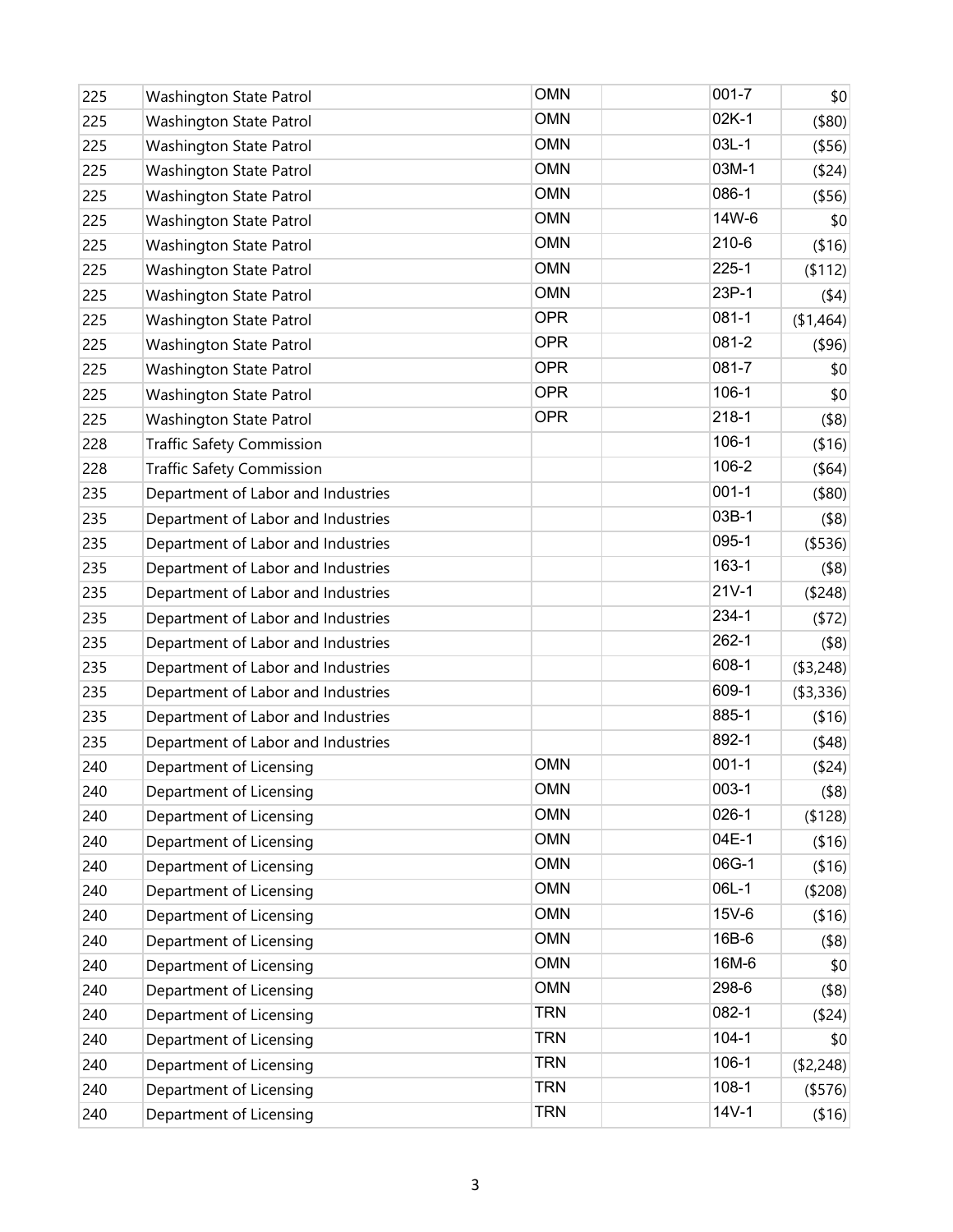| 240 | Department of Licensing                  | <b>TRN</b> |      | $201 - 1$ | $($ \$8) $ $   |
|-----|------------------------------------------|------------|------|-----------|----------------|
| 240 | Department of Licensing                  | <b>TRN</b> |      | $22J-1$   | \$0            |
| 245 | Military Department                      |            |      | $001 - 1$ | (\$376)        |
| 245 | <b>Military Department</b>               |            |      | $001 - 2$ | (3336)         |
| 245 | Military Department                      |            |      | 03F-1     | (48)           |
| 245 | <b>Military Department</b>               |            |      | $05H-1$   | (572)          |
| 245 | <b>Military Department</b>               |            |      | 05H-2     | $($ \$8)       |
| 245 | Military Department                      |            |      | 163-1     | $($ \$32)      |
| 300 | Department of Social and Health Services | 030        | 2000 | $001 - 1$ | ( \$3,136)     |
| 300 | Department of Social and Health Services | 030        | 2000 | $001-C$   | ( \$216)       |
| 300 | Department of Social and Health Services | 030        | 9000 | $001 - 1$ | ( \$128)       |
| 300 | Department of Social and Health Services | 030        | 9000 | $001-C$   | $($ \$8)       |
| 300 | Department of Social and Health Services | 040        | 1000 | $001 - 1$ | (\$1,184)      |
| 300 | Department of Social and Health Services | 040        | 1000 | 001-C     | $($ \$928) $ $ |
| 300 | Department of Social and Health Services | 040        | 2000 | $001 - 1$ | $($ \$688)     |
| 300 | Department of Social and Health Services | 040        | 2000 | 001-C     | ( \$568)       |
| 300 | Department of Social and Health Services | 040        | 9000 | $001 - 1$ | $($ \$80)      |
| 300 | Department of Social and Health Services | 040        | 9000 | $001-C$   | ( \$24)        |
| 300 | Department of Social and Health Services | 050        |      | $001 - 1$ | ( \$3,072)     |
| 300 | Department of Social and Health Services | 050        |      | 001-C     | ( \$2,640)     |
| 300 | Department of Social and Health Services | 060        |      | $001 - 1$ | ( \$6,048)     |
| 300 | Department of Social and Health Services | 060        |      | 001-C     | ( \$3,824)     |
| 300 | Department of Social and Health Services | 100        |      | $001 - 1$ | ( \$728)       |
| 300 | Department of Social and Health Services | 110        |      | $001 - 1$ | (\$1,200)      |
| 300 | Department of Social and Health Services | 110        |      | 001-C     | ( \$328)       |
| 300 | Department of Social and Health Services | 135        |      | $001 - 1$ | (\$392)        |
| 303 | Department of Health                     |            |      | $001 - 1$ | (5792)         |
| 303 | Department of Health                     |            |      | $001 - 2$ | (\$1,712)      |
| 303 | Department of Health                     |            |      | $001 - 7$ | (\$640)        |
| 303 | Department of Health                     |            |      | $002 - 1$ | \$0            |
| 303 | Department of Health                     |            |      | 02G-1     | (\$1,376)      |
| 303 | Department of Health                     |            |      | 02R-1     | \$0            |
| 303 | Department of Health                     |            |      | 03C-1     | $($ \$8)       |
| 303 | Department of Health                     |            |      | 03R-1     | (572)          |
| 303 | Department of Health                     |            |      | 04R-2     | (\$160)        |
| 303 | Department of Health                     |            |      | 04W-1     | $($ \$8)       |
| 303 | Department of Health                     |            |      | 05R-1     | $($ \$8)       |
| 303 | Department of Health                     |            |      | 09L-6     | \$0            |
| 303 | Department of Health                     |            |      | $125 - 1$ | \$0            |
| 303 | Department of Health                     |            |      | 15M-1     | ( \$16)        |
| 303 | Department of Health                     |            |      | 16G-6     | $($ \$8) $ $   |
| 303 | Department of Health                     |            |      | 19A-1     | $($ \$8) $ $   |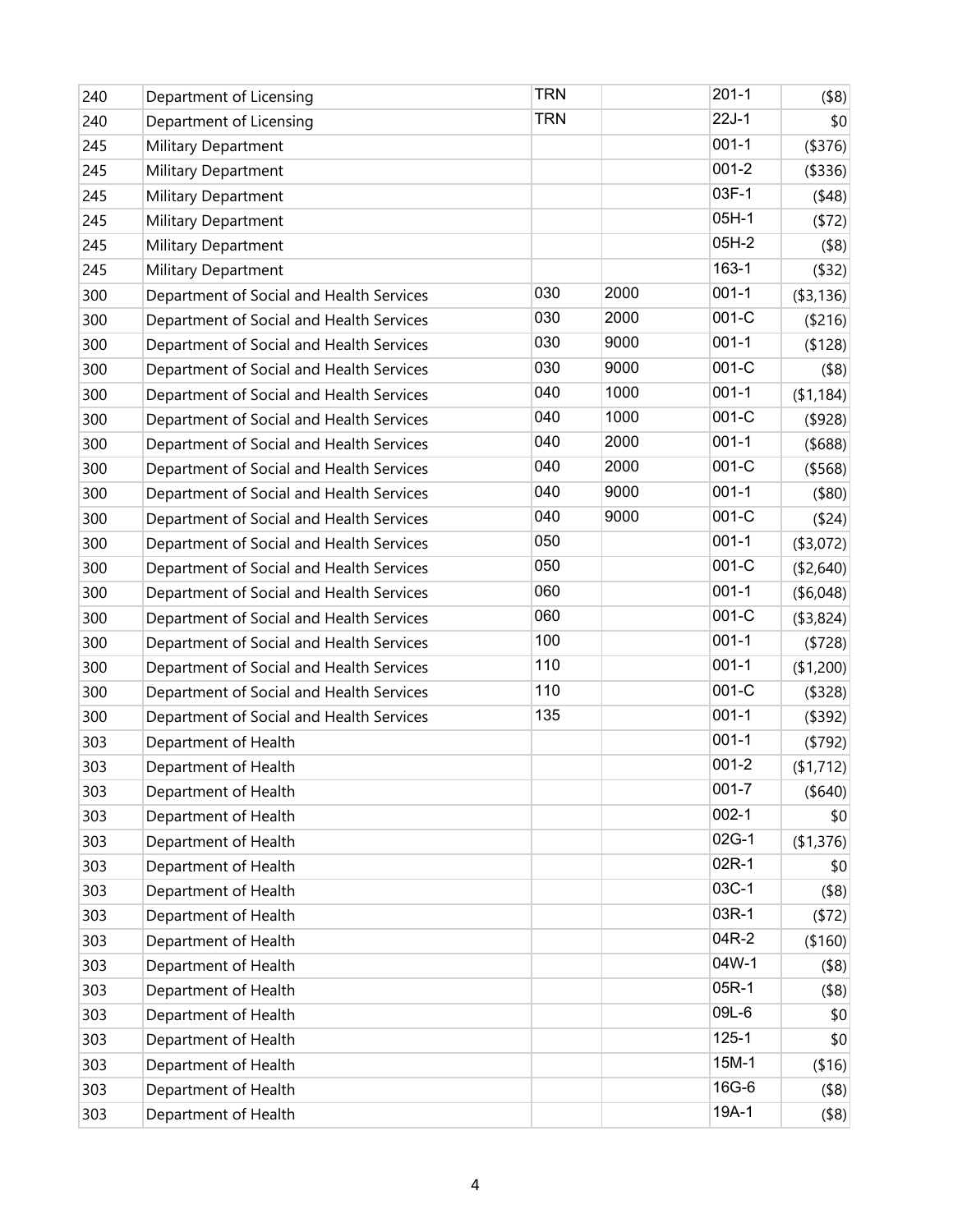| 303 | Department of Health                        |            | $202 - 1$ | ( \$16)      |
|-----|---------------------------------------------|------------|-----------|--------------|
| 303 | Department of Health                        |            | 214-6     | \$0          |
| 303 | Department of Health                        |            | 235-1     | \$0          |
| 303 | Department of Health                        |            | 23P-1     | ( \$37)      |
| 303 | Department of Health                        |            | $315 - 1$ | ( \$16)      |
| 303 | Department of Health                        |            | 319-7     | (\$16)       |
| 303 | Department of Health                        |            | 608-1     | \$0          |
| 303 | Department of Health                        |            | 609-1     | \$0          |
| 305 | Department of Veterans Affairs              | 010        | $001 - 1$ | (48)         |
| 305 | Department of Veterans Affairs              | 020        | $001 - 1$ | $($ \$80)    |
| 305 | Department of Veterans Affairs              | 020        | $001 - 2$ | ( \$24)      |
| 305 | Department of Veterans Affairs              | 020        | $001 - 7$ | ( \$32)      |
| 305 | Department of Veterans Affairs              | 020        | 08V-6     | $($ \$8) $ $ |
| 305 | Department of Veterans Affairs              | 020        | $11V - 7$ | $($ \$8) $ $ |
| 305 | Department of Veterans Affairs              | 035        | $001 - 1$ | ( \$288)     |
| 305 | Department of Veterans Affairs              | 035        | $001 - 2$ | $($ \$968)   |
| 305 | Department of Veterans Affairs              | 035        | $001 - 7$ | (\$280)      |
| 307 | Department of Children, Youth, and Families | 010        | $001 - 1$ | (\$6,296)    |
| 307 | Department of Children, Youth, and Families | 020        | $001 - 1$ | (\$1,712)    |
| 307 | Department of Children, Youth, and Families | 030        | $001 - 1$ | (\$952)      |
| 307 | Department of Children, Youth, and Families | 030        | $001 - 2$ | $($ \$8)     |
| 307 | Department of Children, Youth, and Families | 030        | 08A-1     | $($ \$8)     |
| 307 | Department of Children, Youth, and Families | 030        | 17B-1     | $($ \$8) $ $ |
| 307 | Department of Children, Youth, and Families | 030        | 17B-2     | (\$24)       |
| 307 | Department of Children, Youth, and Families | 030        | 17M-6     | $($ \$8)     |
| 307 | Department of Children, Youth, and Families | 090        | $001 - 1$ | (\$400)      |
| 310 | Department of Corrections                   | 100        | $001 - 1$ | (\$1,664)    |
| 310 | Department of Corrections                   | 200        | $001 - 1$ | ( \$3,344)   |
| 310 | Department of Corrections                   | 300        | $001 - 1$ | ( \$3,256)   |
| 310 | Department of Corrections                   | 400        | $001 - 1$ | (\$112)      |
| 310 | Department of Corrections                   | 500        | $001 - 1$ | ( \$2,008)   |
| 310 | Department of Corrections                   | 700        | $001 - 1$ | $($ \$976)   |
| 315 | Department of Services for the Blind        |            | $001 - 1$ | (\$224)      |
| 315 | Department of Services for the Blind        |            | $001 - 7$ | \$0          |
| 315 | Department of Services for the Blind        |            | 02H-6     | $($ \$8)     |
| 315 | Department of Services for the Blind        |            | 447-6     | $($ \$8)     |
| 340 | <b>Student Achievement Council</b>          | <b>PCA</b> | $001 - 1$ | (\$160)      |
| 340 | <b>Student Achievement Council</b>          | <b>PCA</b> | $001 - 2$ | $($ \$8) $ $ |
| 340 | Student Achievement Council                 | <b>SFA</b> | $001 - 1$ | $($ \$8)     |
| 340 | <b>Student Achievement Council</b>          | <b>SFA</b> | $001 - 2$ | (\$24)       |
| 340 | Student Achievement Council                 | <b>SFA</b> | 17R-1     | \$0          |
| 340 | Student Achievement Council                 | <b>SFA</b> | 496-6     | $($ \$8) $ $ |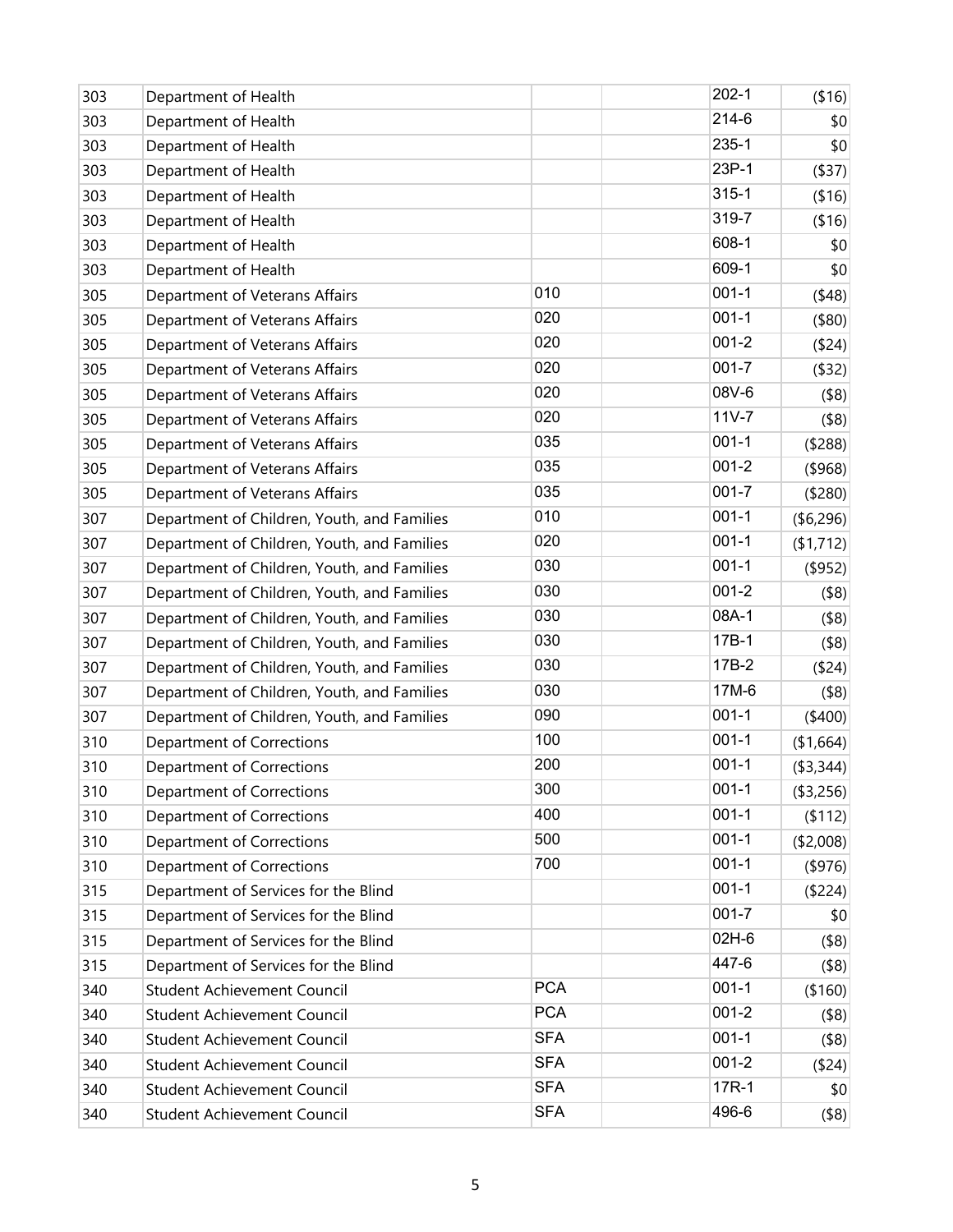| 340 | Student Achievement Council            | <b>SFA</b>      | 747-6     | $($ \$8) $ $   |
|-----|----------------------------------------|-----------------|-----------|----------------|
| 340 | <b>Student Achievement Council</b>     | <b>SFA</b>      | 788-6     | (\$120)        |
| 351 | School for the Blind                   |                 | $001 - 1$ | (\$104)        |
| 351 | School for the Blind                   |                 | 19B-6     | \$0            |
| 353 | Childhood Deafness and Hearing Loss    |                 | $001 - 1$ | ( \$312)       |
| 354 | Workforce Training and Education Board |                 | $001 - 1$ | $($ \$32)      |
| 354 | Workforce Training and Education Board |                 | $001 - 2$ | (48)           |
| 354 | Workforce Training and Education Board |                 | $001 - 7$ | \$0            |
| 354 | Workforce Training and Education Board |                 | 503-6     | \$0            |
| 355 | Archaeology and Historic Preservation  | <b>OMN</b>      | $001 - 1$ | ( \$32)        |
| 355 | Archaeology and Historic Preservation  | <b>OMN</b>      | $001 - 2$ | ( \$16)        |
| 355 | Archaeology and Historic Preservation  | <b>TRN</b>      | $108-1$   | $($ \$8)       |
| 387 | <b>Arts Commission</b>                 |                 | $001 - 1$ | ( \$24)        |
| 387 | <b>Arts Commission</b>                 |                 | $001 - 2$ | $($ \$8)       |
| 405 | Department of Transportation           | <b>B00</b>      | $16J-1$   | (\$88)         |
| 405 | Department of Transportation           | <b>B00</b>      | $511 - 1$ | $($ \$32)      |
| 405 | Department of Transportation           | <b>B00</b>      | 535-1     | $($ \$8)       |
| 405 | Department of Transportation           | <b>B00</b>      | 595-1     | (48)           |
| 405 | Department of Transportation           | C <sub>00</sub> | $108-1$   | (\$760)        |
| 405 | Department of Transportation           | D <sub>00</sub> | $108-1$   | (\$200)        |
| 405 | Department of Transportation           | F00             | 039-1     | ( \$32)        |
| 405 | Department of Transportation           | H <sub>00</sub> | $108-1$   | ( \$768)       |
| 405 | Department of Transportation           | K00             | $108-1$   | $($ \$8)       |
| 405 | Department of Transportation           | M00             | $108-1$   | ( \$3,792)     |
| 405 | Department of Transportation           | M00             | 535-1     | $($ \$80)      |
| 405 | Department of Transportation           | Q <sub>00</sub> | $108-1$   | (5712)         |
| 405 | Department of Transportation           | <b>S00</b>      | $108-1$   | ( \$536)       |
| 405 | Department of Transportation           | <b>T00</b>      | $108-1$   | (\$576)        |
| 405 | Department of Transportation           | V <sub>00</sub> | $218 - 1$ | ( \$136)       |
| 405 | Department of Transportation           | X00             | 109-1     | $($ \$192) $ $ |
| 405 | Department of Transportation           | Y00             | $218 - 1$ | (48)           |
| 405 | Department of Transportation           | Z00             | $108-1$   | (\$160)        |
| 461 | Department of Ecology                  |                 | $001 - 1$ | (448)          |
| 461 | Department of Ecology                  |                 | $001 - 2$ | $($ \$592)     |
| 461 | Department of Ecology                  |                 | $001 - 7$ | ( \$56)        |
| 461 | Department of Ecology                  |                 | $027 - 1$ | $($ \$32)      |
| 461 | Department of Ecology                  |                 | 02P-1     | ( \$24)        |
| 461 | Department of Ecology                  |                 | 044-1     | (\$96)         |
| 461 | Department of Ecology                  |                 | $072 - 1$ | \$0            |
| 461 | Department of Ecology                  |                 | $10A-1$   | \$0            |
| 461 | Department of Ecology                  |                 | $11J-6$   | $($ \$8) $ $   |
| 461 | Department of Ecology                  |                 | 160-1     | \$0            |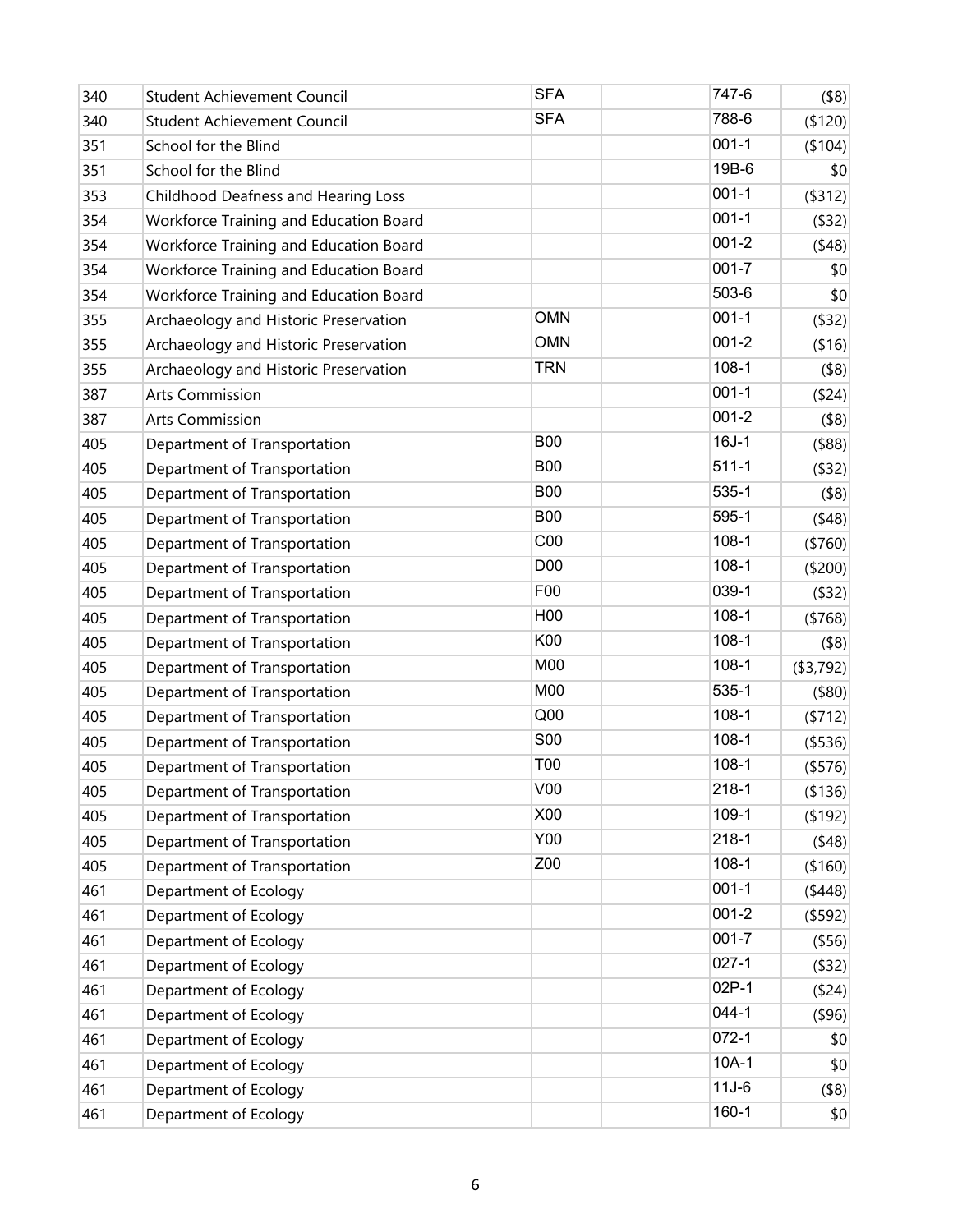| 461 | Department of Ecology                |            | 163-1     | ( \$16)      |
|-----|--------------------------------------|------------|-----------|--------------|
| 461 | Department of Ecology                |            | 16T-6     | \$0          |
| 461 | Department of Ecology                |            | 176-1     | (\$512)      |
| 461 | Department of Ecology                |            | 182-1     | (48)         |
| 461 | Department of Ecology                |            | 199-1     | (\$24)       |
| 461 | Department of Ecology                |            | $207-1$   | (\$80)       |
| 461 | Department of Ecology                |            | 20R-1     | (\$208)      |
| 461 | Department of Ecology                |            | $216 - 1$ | (48)         |
| 461 | Department of Ecology                |            | $217 - 1$ | (\$104)      |
| 461 | Department of Ecology                |            | 219-1     | (40)         |
| 461 | Department of Ecology                |            | $222 - 1$ | $($ \$8)     |
| 461 | Department of Ecology                |            | 23P-1     | (\$1,695)    |
| 461 | Department of Ecology                |            | 564-1     | (40)         |
| 462 | Pollution Liability Insurance Agency |            | 544-1     | ( \$16)      |
| 462 | Pollution Liability Insurance Agency |            | 545-6     | ( \$16)      |
| 467 | Recreation and Conservation          |            | $001 - 1$ | ( \$16)      |
| 467 | Recreation and Conservation          |            | $001 - 2$ | (\$24)       |
| 467 | Recreation and Conservation          |            | 02R-1     | \$0          |
| 467 | Recreation and Conservation          |            | $267-1$   | (\$80)       |
| 467 | Recreation and Conservation          |            | 268-1     | $($ \$8)     |
| 468 | Environmental and Land Use Hearings  |            | $001 - 1$ | ( \$56)      |
| 478 | <b>Puget Sound Partnership</b>       |            | $001 - 1$ | $($ \$64)    |
| 478 | <b>Puget Sound Partnership</b>       |            | $001 - 2$ | (48)         |
| 478 | <b>Puget Sound Partnership</b>       |            | 02R-1     | $($ \$8)     |
| 478 | <b>Puget Sound Partnership</b>       |            | 23P-1     | (57)         |
| 495 | Department of Agriculture            | <b>OMN</b> | $001 - 1$ | (\$288)      |
| 495 | Department of Agriculture            | <b>OMN</b> | $001 - 2$ | (\$64)       |
| 495 | Department of Agriculture            | <b>OMN</b> | 02R-1     | ( \$16)      |
| 495 | Department of Agriculture            | <b>OMN</b> | 03K-6     | 0            |
| 495 | Department of Agriculture            | <b>OMN</b> | 126-6     | (\$648)      |
| 495 | Department of Agriculture            | <b>OMN</b> | 128-6     | (\$256)      |
| 495 | Department of Agriculture            | <b>OMN</b> | 23P-1     | (449)        |
| 495 | Department of Agriculture            | <b>OMN</b> | 516-6     | ( \$368)     |
| 495 | Department of Agriculture            | <b>TRN</b> | $108-1$   | $($ \$8) $ $ |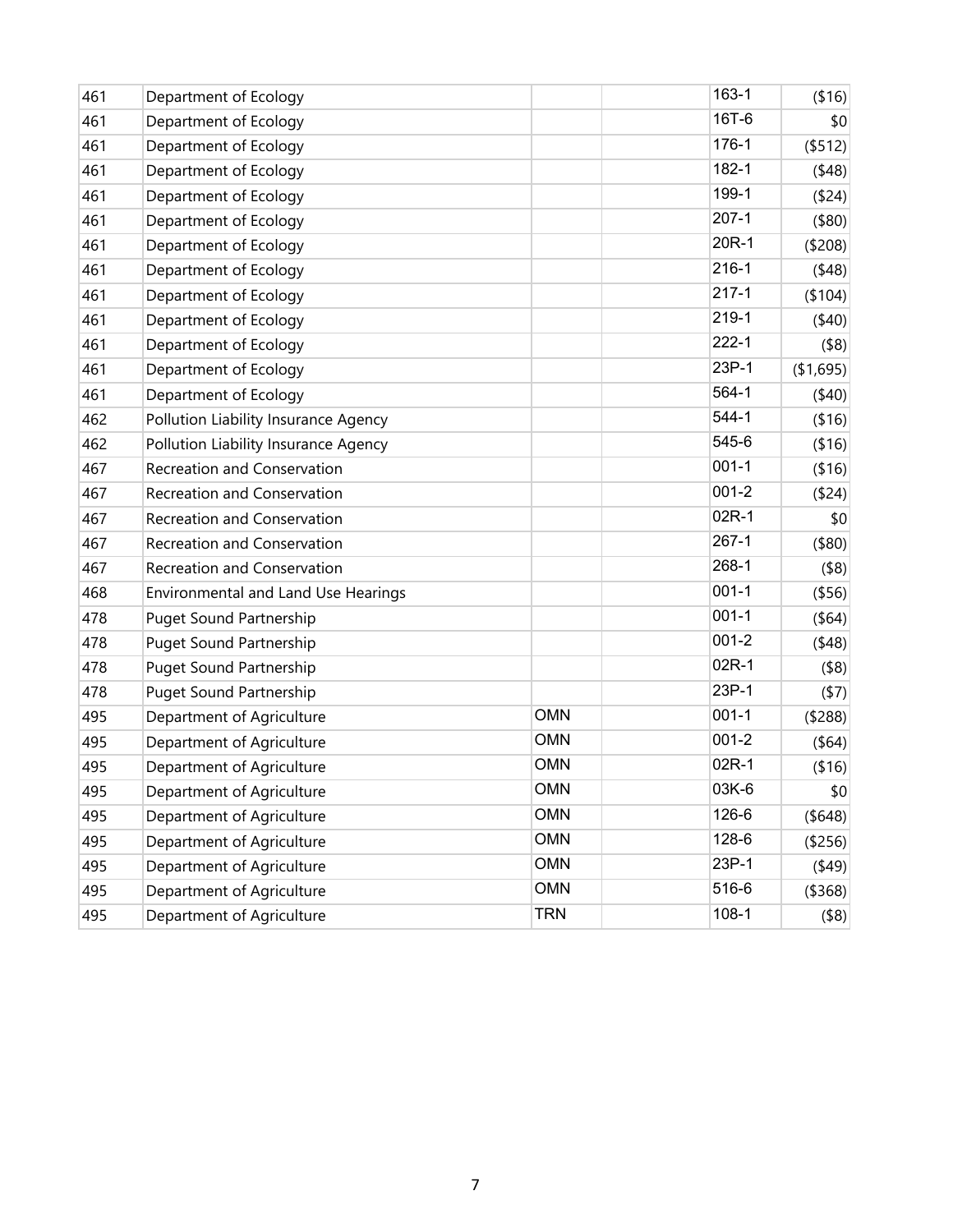## **Executive and Small Agency Cabinets ‐ Cancel General Wage Increase**

*Allotment Reduction Amounts*

|  | $$$ in thousands |
|--|------------------|
|--|------------------|

|     | Agency                               | Program    | Sub-Program | Account   | Amount       |
|-----|--------------------------------------|------------|-------------|-----------|--------------|
| 075 | Office of the Governor               |            |             | $001 - 1$ | (173)        |
| 086 | Office of Indian Affairs             |            |             | $001 - 1$ | $($ \$6)     |
| 087 | Asian-Pacific American Affairs       |            |             | $001 - 1$ | (44)         |
| 102 | Department of Financial Institutions |            |             | $300 - 6$ | (179)        |
| 103 | Department of Commerce               |            |             | $001 - 1$ | (\$160)      |
| 103 | Department of Commerce               |            |             | $001 - 2$ | $($ \$32)    |
| 103 | Department of Commerce               |            |             | $001 - 7$ | $($ \$8)     |
| 103 | Department of Commerce               |            |             | $058 - 1$ | (\$18)       |
| 103 | Department of Commerce               |            |             | 10B-1     | $($ \$6)     |
| 103 | Department of Commerce               |            |             | $12C-1$   | $($ \$2)     |
| 103 | Department of Commerce               |            |             | 14M-1     | \$0          |
| 103 | Department of Commerce               |            |             | $263 - 1$ | $($ \$1)     |
| 103 | Department of Commerce               |            |             | 532-1     | $($ \$5)     |
| 103 | Department of Commerce               |            |             | 887-1     | (\$2)        |
| 105 | Office of Financial Management       | 020        |             | 468-1     | $($ \$97)    |
| 105 | Office of Financial Management       | 050        |             | 468-1     | (\$32)       |
| 105 | Office of Financial Management       | 060        |             | 468-1     | $($ \$52)    |
| 105 | Office of Financial Management       | 070        |             | 468-1     | (\$106)      |
| 105 | Office of Financial Management       | <b>OMN</b> |             | $001 - 1$ | (\$246)      |
| 105 | Office of Financial Management       | <b>OMN</b> |             | $001 - 2$ | (19)         |
| 105 | Office of Financial Management       | <b>OMN</b> |             | $001 - 7$ | $($ \$5)     |
| 105 | Office of Financial Management       | <b>OMN</b> |             | 09R-1     | $($ \$5)     |
| 105 | Office of Financial Management       | <b>OMN</b> |             | 415-1     | (\$104)      |
| 105 | Office of Financial Management       | <b>OMN</b> |             | 472-6     | (\$149)      |
| 105 | Office of Financial Management       | <b>OMN</b> |             | 553-1     | (12)         |
| 105 | Office of Financial Management       | <b>TRN</b> |             | $108 - 1$ | ( \$15)      |
| 107 | <b>Health Care Authority</b>         | <b>CBH</b> |             | $001 - 1$ | (\$164)      |
| 107 | <b>Health Care Authority</b>         | <b>CBH</b> |             | $001 - 2$ | (\$113)      |
| 107 | <b>Health Care Authority</b>         | <b>CBH</b> |             | $315 - 1$ | $($ \$3) $ $ |
| 107 | Health Care Authority                | <b>OTH</b> |             | $001 - 1$ | (\$259)      |
| 107 | <b>Health Care Authority</b>         | <b>OTH</b> |             | $001 - 2$ | (\$334)      |
| 107 | <b>Health Care Authority</b>         | <b>OTH</b> |             | 19A-1     | (\$26)       |
| 107 | <b>Health Care Authority</b>         | <b>OTH</b> |             | 609-1     | $($ \$1)     |
| 107 | Health Care Authority                | <b>PEB</b> |             | 418-1     | (579)        |
| 107 | <b>Health Care Authority</b>         | <b>SEB</b> |             | 492-1     | $($ \$51)    |
| 110 | Office of Administrative Hearings    |            |             | 484-1     | (\$62)       |
| 116 | <b>State Lottery Commission</b>      |            |             | 578-1     | $($ \$96)    |
| 118 | <b>Hispanic Affairs</b>              |            |             | $001 - 1$ | $($ \$3) $ $ |
| 119 | African-American Affairs             |            |             | $001 - 1$ | $($ \$6) $ $ |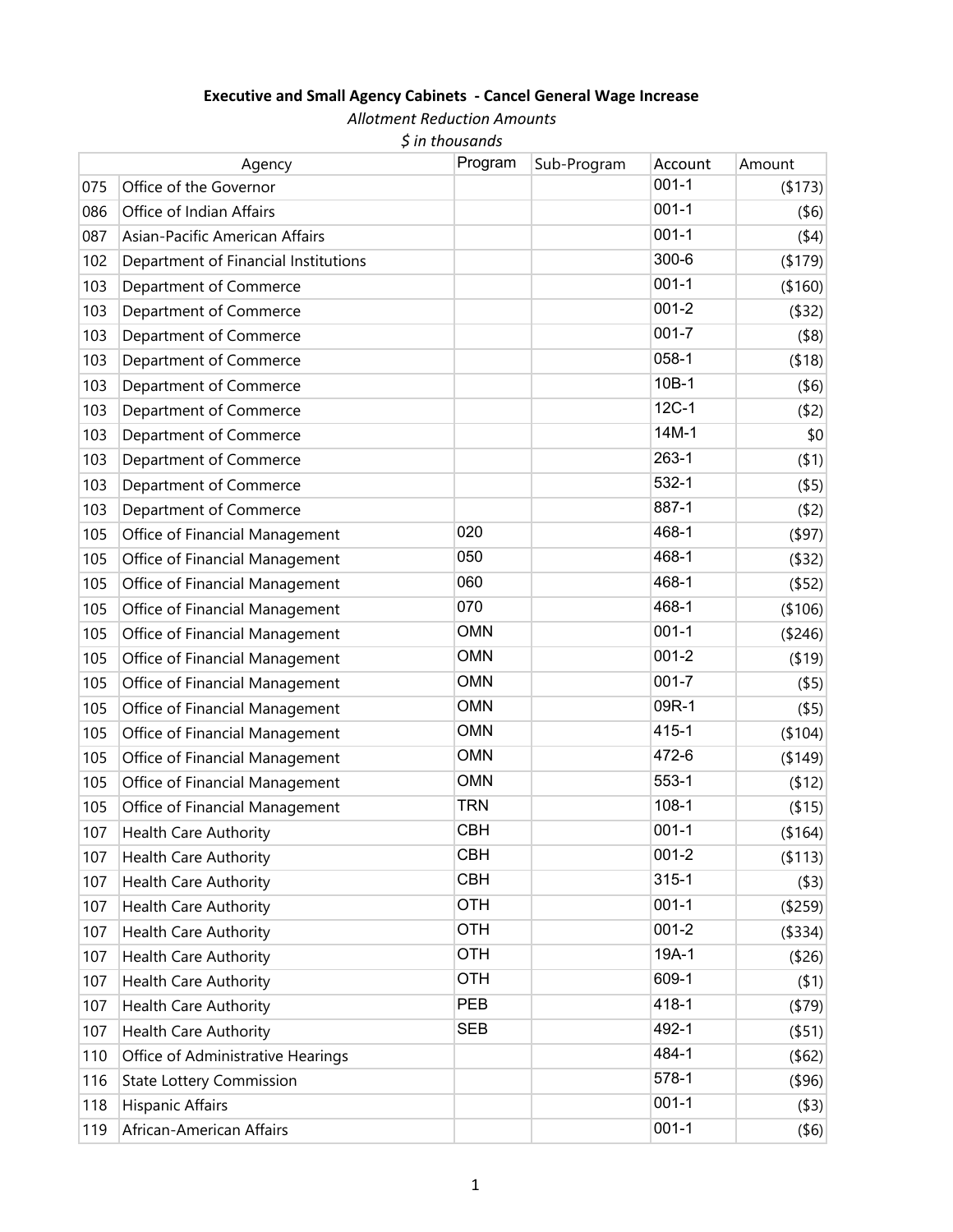| 124 | Department of Retirement Systems          |            | 600-1     | $($ \$88)      |
|-----|-------------------------------------------|------------|-----------|----------------|
| 124 | Department of Retirement Systems          |            | 874-6     | \$0            |
| 124 | Department of Retirement Systems          |            | 888-6     | ( \$10)        |
| 140 | Department of Revenue                     |            | $001 - 1$ | (472)          |
| 140 | Department of Revenue                     |            | 02W-1     | (57)           |
| 140 | Department of Revenue                     |            | 03N-1     | (44)           |
| 140 | Department of Revenue                     |            | 196-6     | (10)           |
| 142 | Tax Appeals Board                         |            | $001 - 1$ | (41)           |
| 147 | Minority and Women's Business Enterprises |            | 453-1     | ( \$24)        |
| 163 | <b>Consolidated Technology Services</b>   |            | 458-1     | ( \$164)       |
| 163 | <b>Consolidated Technology Services</b>   |            | 458-6     | (\$380)        |
| 165 | Accountancy Board                         |            | $02J-1$   | (15)           |
| 179 | Department of Enterprise Services         |            | $001 - 1$ | \$0            |
| 179 | Department of Enterprise Services         |            | 045-6     | $($ \$5)       |
| 179 | Department of Enterprise Services         |            | 084-1     | (44)           |
| 179 | Department of Enterprise Services         |            | 422-6     | $($ \$454) $ $ |
| 179 | Department of Enterprise Services         |            | 546-6     | $($ \$25) $ $  |
| 190 | Industrial Insurance Appeals Board        |            | 608-1     | (445)          |
| 190 | Industrial Insurance Appeals Board        |            | 609-1     | (445)          |
| 195 | Liquor and Cannabis Board                 |            | $001 - 2$ | (51)           |
| 195 | Liquor and Cannabis Board                 |            | $315 - 1$ | ( \$11)        |
| 195 | Liquor and Cannabis Board                 |            | $501-1$   | ( \$121)       |
| 215 | Utilities and Transportation Commission   | <b>OMN</b> | $001 - 7$ | ( \$16)        |
| 215 | Utilities and Transportation Commission   | <b>OMN</b> | $111 - 1$ | (171)          |
| 215 | Utilities and Transportation Commission   | <b>OMN</b> | 297-1     | ( \$3)         |
| 215 | Utilities and Transportation Commission   | <b>OMN</b> | 297-2     | $($ \$5)       |
| 225 | Washington State Patrol                   | <b>OMN</b> | $001 - 1$ | ( \$111)       |
| 225 | Washington State Patrol                   | <b>OMN</b> | $001 - 2$ | $($ \$9)       |
| 225 | Washington State Patrol                   | <b>OMN</b> | 02K-1     | ( \$13)        |
| 225 | Washington State Patrol                   | <b>OMN</b> | $03L-1$   | $($ \$6)       |
| 225 | Washington State Patrol                   | <b>OMN</b> | 03M-1     | (52)           |
| 225 | Washington State Patrol                   | <b>OMN</b> | 086-1     | ( \$23)        |
| 225 | Washington State Patrol                   | <b>OMN</b> | 210-6     | $($ \$6)       |
| 225 | Washington State Patrol                   | <b>OMN</b> | $225 - 1$ | (10)           |
| 225 | Washington State Patrol                   | <b>OPR</b> | $081 - 1$ | (\$162)        |
| 225 | Washington State Patrol                   | <b>OPR</b> | 081-2     | $($ \$5)       |
| 225 | Washington State Patrol                   | <b>OPR</b> | 081-7     | (51)           |
| 225 | Washington State Patrol                   | <b>OPR</b> | $218 - 1$ | (44)           |
| 228 | <b>Traffic Safety Commission</b>          |            | 106-1     | (12)           |
| 228 | <b>Traffic Safety Commission</b>          |            | 106-2     | (444)          |
| 235 | Department of Labor and Industries        |            | $001 - 1$ | (44)           |
| 235 | Department of Labor and Industries        |            | 095-1     | (12)           |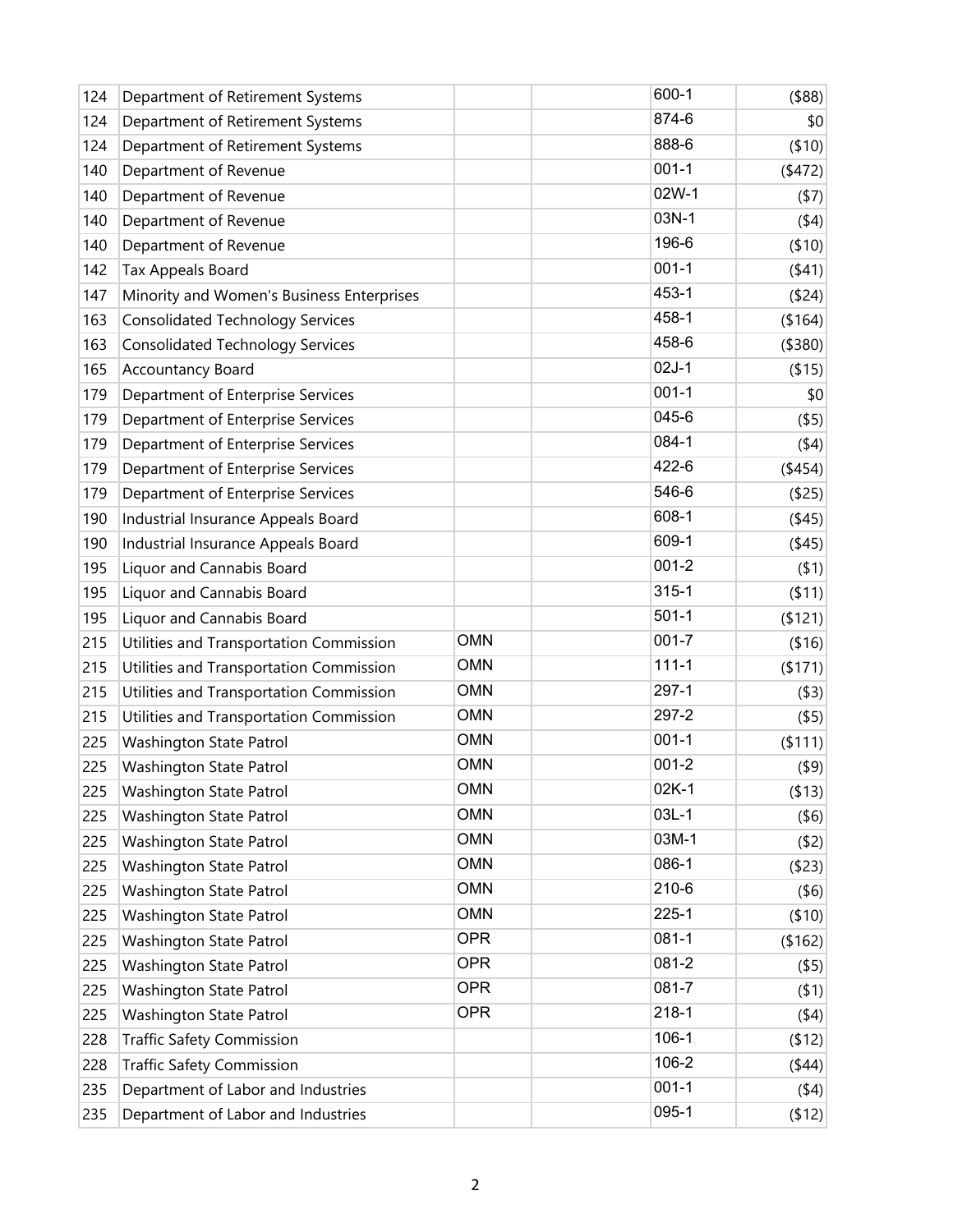| 235 | Department of Labor and Industries       |            |      | $21V-1$   | ( \$18)   |
|-----|------------------------------------------|------------|------|-----------|-----------|
| 235 | Department of Labor and Industries       |            |      | 234-1     | $($ \$8)  |
| 235 | Department of Labor and Industries       |            |      | $262 - 1$ | $($ \$1)  |
| 235 | Department of Labor and Industries       |            |      | 608-1     | ( \$336)  |
| 235 | Department of Labor and Industries       |            |      | 609-1     | ( \$312)  |
| 235 | Department of Labor and Industries       |            |      | 885-1     | $($ \$1)  |
| 235 | Department of Labor and Industries       |            |      | 892-1     | (44)      |
| 240 | Department of Licensing                  | <b>OMN</b> |      | $001-1$   | (44)      |
| 240 | Department of Licensing                  | <b>OMN</b> |      | $003-1$   | (52)      |
| 240 | Department of Licensing                  | <b>OMN</b> |      | $026-1$   | ( \$21)   |
| 240 | Department of Licensing                  | <b>OMN</b> |      | 04E-1     | (44)      |
| 240 | Department of Licensing                  | <b>OMN</b> |      | 06G-1     | $($ \$5)  |
| 240 | Department of Licensing                  | <b>OMN</b> |      | 06L-1     | (\$50)    |
| 240 | Department of Licensing                  | <b>OMN</b> |      | 15V-6     | (44)      |
| 240 | Department of Licensing                  | <b>OMN</b> |      | 16B-6     | (52)      |
| 240 | Department of Licensing                  | <b>OMN</b> |      | 16M-6     | (51)      |
| 240 | Department of Licensing                  | <b>OMN</b> |      | 298-6     | (52)      |
| 240 | Department of Licensing                  | <b>TRN</b> |      | 082-1     | $($ \$5)  |
| 240 | Department of Licensing                  | <b>TRN</b> |      | $104 - 1$ | $($ \$1)  |
| 240 | Department of Licensing                  | <b>TRN</b> |      | $106-1$   | (\$264)   |
| 240 | Department of Licensing                  | <b>TRN</b> |      | $108 - 1$ | ( \$110)  |
| 240 | Department of Licensing                  | <b>TRN</b> |      | $14V-1$   | (52)      |
| 240 | Department of Licensing                  | <b>TRN</b> |      | $201 - 1$ | ( \$3)    |
| 245 | Military Department                      |            |      | $001 - 1$ | $($ \$81) |
| 245 | Military Department                      |            |      | $001 - 2$ | (\$26)    |
| 245 | Military Department                      |            |      | 03F-1     | ( \$10)   |
| 245 | Military Department                      |            |      | $05H-1$   | (44)      |
| 245 | Military Department                      |            |      | 05H-2     | (52)      |
| 245 | Military Department                      |            |      | 163-1     | ( \$3)    |
| 300 | Department of Social and Health Services | 030        | 2000 | $001 - 1$ | ( \$514)  |
| 300 | Department of Social and Health Services | 030        | 2000 | $001-C$   | ( \$35)   |
| 300 | Department of Social and Health Services | 030        | 9000 | $001 - 1$ | $($ \$84) |
| 300 | Department of Social and Health Services | 030        | 9000 | 001-C     | $($ \$6)  |
| 300 | Department of Social and Health Services | 040        | 1000 | $001 - 1$ | (\$140)   |
| 300 | Department of Social and Health Services | 040        | 1000 | 001-C     | ( \$111)  |
| 300 | Department of Social and Health Services | 040        | 2000 | $001 - 1$ | ( \$76)   |
| 300 | Department of Social and Health Services | 040        | 2000 | 001-C     | ( \$56)   |
| 300 | Department of Social and Health Services | 040        | 9000 | $001 - 1$ | (40)      |
| 300 | Department of Social and Health Services | 040        | 9000 | 001-C     | ( \$23)   |
| 300 | Department of Social and Health Services | 050        |      | $001 - 1$ | (\$530)   |
| 300 | Department of Social and Health Services | 050        |      | 001-C     | (463)     |
| 300 | Department of Social and Health Services | 060        |      | $001 - 1$ | ( \$722)  |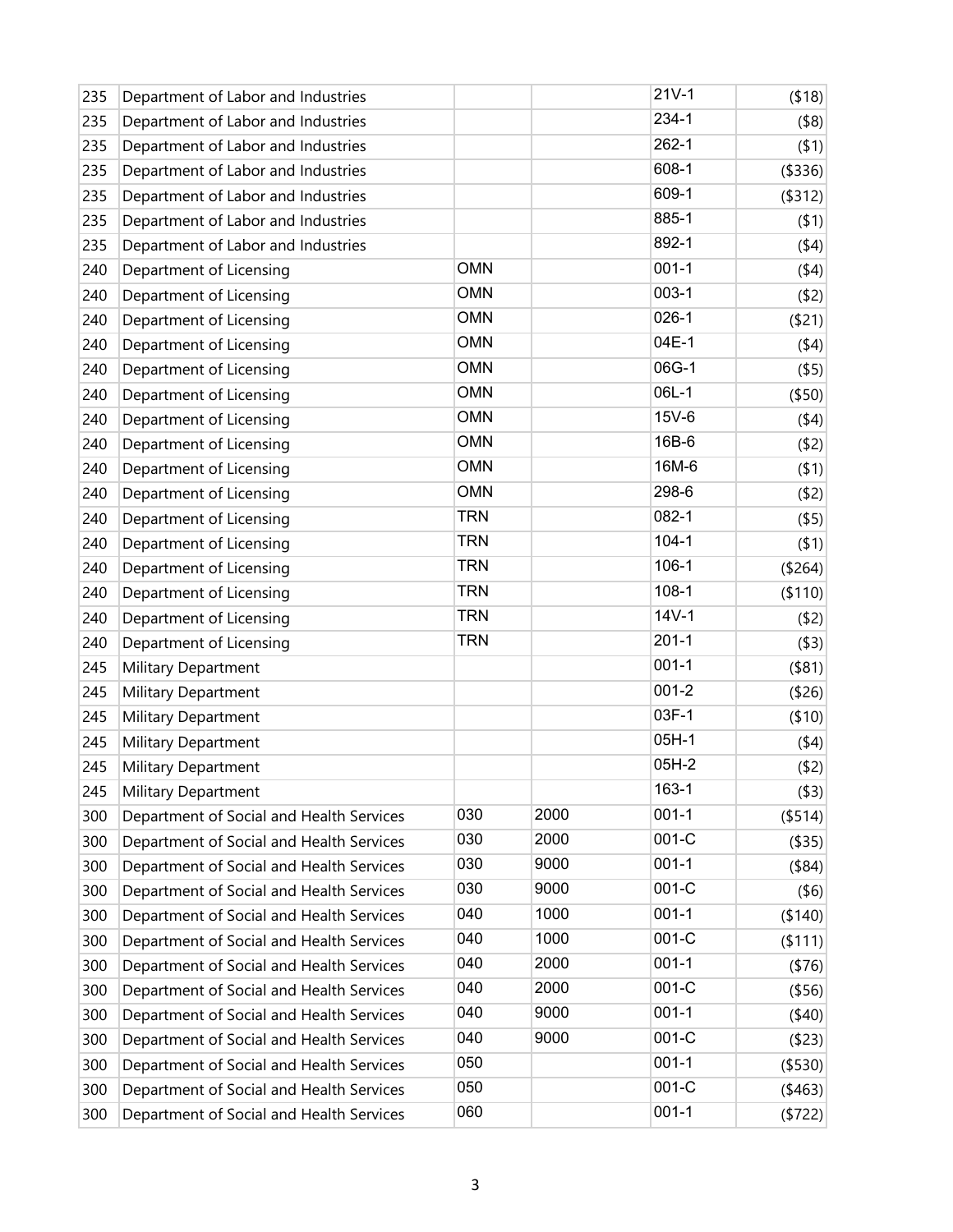| 300 | Department of Social and Health Services | 060 | 001-C     | (\$369)   |
|-----|------------------------------------------|-----|-----------|-----------|
| 300 | Department of Social and Health Services | 100 | $001 - 1$ | $($ \$63) |
| 300 | Department of Social and Health Services | 110 | $001 - 1$ | ( \$516)  |
| 300 | Department of Social and Health Services | 110 | 001-C     | (\$146)   |
| 300 | Department of Social and Health Services | 135 | $001 - 1$ | ( \$75)   |
| 303 | Department of Health                     |     | $001 - 1$ | (\$165)   |
| 303 | Department of Health                     |     | $001 - 2$ | ( \$213)  |
| 303 | Department of Health                     |     | $001 - 7$ | $($ \$95) |
| 303 | Department of Health                     |     | $002 - 1$ | \$0       |
| 303 | Department of Health                     |     | 02G-1     | (194)     |
| 303 | Department of Health                     |     | 02R-1     | \$0       |
| 303 | Department of Health                     |     | 03C-1     | (52)      |
| 303 | Department of Health                     |     | 03R-1     | (512)     |
| 303 | Department of Health                     |     | 04R-2     | (520)     |
| 303 | Department of Health                     |     | 04W-1     | (52)      |
| 303 | Department of Health                     |     | 05R-1     | \$0       |
| 303 | Department of Health                     |     | 09L-6     | \$0       |
| 303 | Department of Health                     |     | $125 - 1$ | (52)      |
| 303 | Department of Health                     |     | 15M-1     | ( \$3)    |
| 303 | Department of Health                     |     | 16G-6     | ( \$3)    |
| 303 | Department of Health                     |     | 19A-1     | (44)      |
| 303 | Department of Health                     |     | $202 - 1$ | ( \$3)    |
| 303 | Department of Health                     |     | 214-6     | \$0       |
| 303 | Department of Health                     |     | $315 - 1$ | (51)      |
| 303 | Department of Health                     |     | 319-7     | ( \$3)    |
| 303 | Department of Health                     |     | 608-1     | $($ \$1)  |
| 303 | Department of Health                     |     |           | (44)      |
| 305 | Department of Veterans Affairs           | 010 | $001 - 1$ | ( \$34)   |
| 305 | Department of Veterans Affairs           | 020 | $001 - 1$ | ( \$17)   |
| 305 | Department of Veterans Affairs           | 020 | $001 - 2$ | $($ \$5)  |
| 305 | Department of Veterans Affairs           | 020 | $001 - 7$ | (57)      |
| 305 | Department of Veterans Affairs           | 020 | 08V-6     | (51)      |
| 305 | Department of Veterans Affairs           | 020 | $11V - 7$ | (52)      |
| 305 | Department of Veterans Affairs           | 035 | $001 - 1$ | ( \$21)   |
| 305 | Department of Veterans Affairs           | 035 | $001 - 2$ | $($ \$63) |
| 305 | Department of Veterans Affairs           | 035 | $001 - 7$ | ( \$18)   |
| 307 | Dept of Children, Youth, and Families    | 010 | $001 - 1$ | (\$612)   |
| 307 | Dept of Children, Youth, and Families    | 020 | $001 - 1$ | (\$228)   |
| 307 | Dept of Children, Youth, and Families    | 030 | $001 - 1$ | ( \$159)  |
| 307 | Dept of Children, Youth, and Families    | 030 | $001 - 2$ | (52)      |
| 307 | Dept of Children, Youth, and Families    | 030 | 17B-1     | (52)      |
| 307 | Dept of Children, Youth, and Families    | 030 | 17B-2     | $($ \$6)  |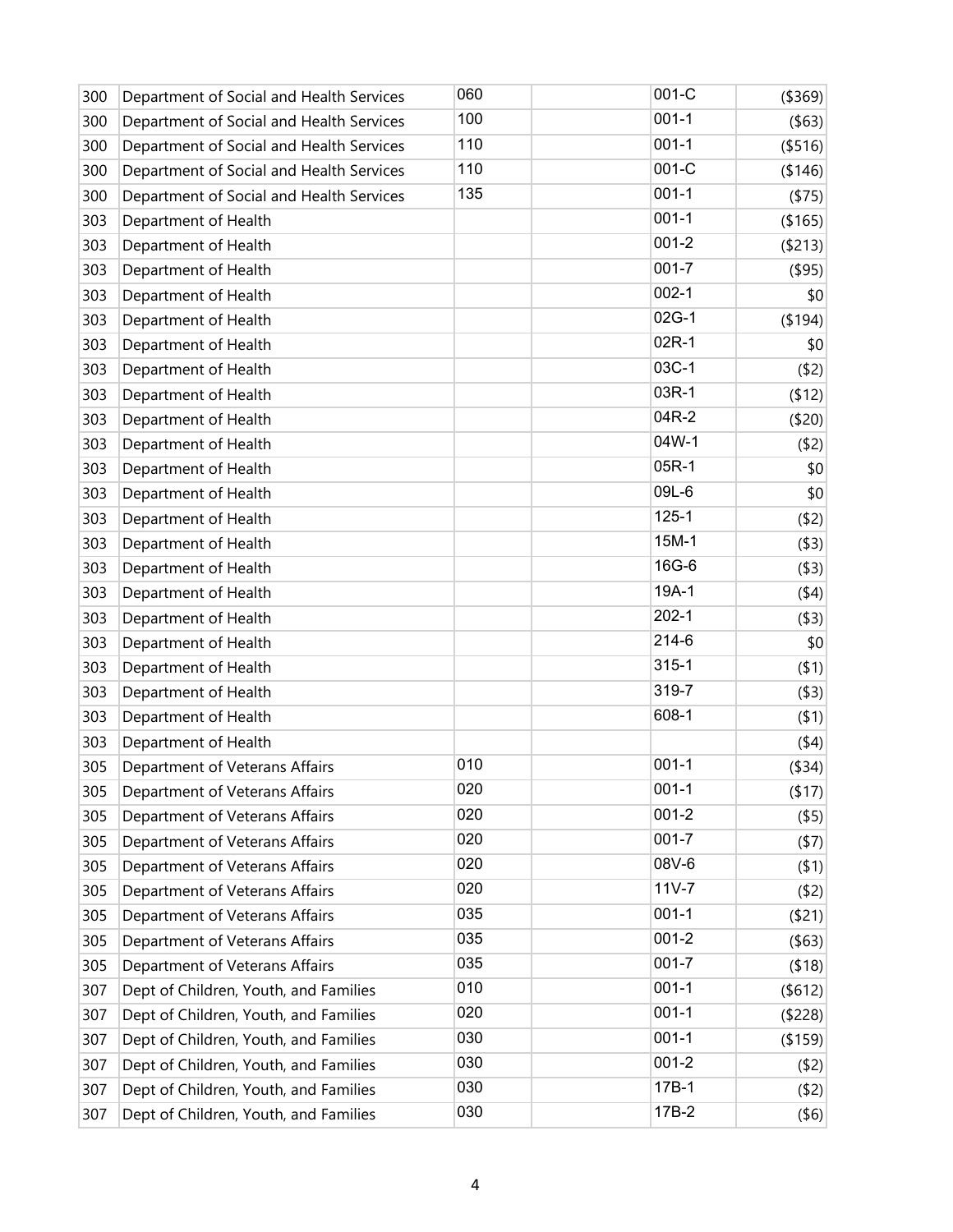| 307 | Dept of Children, Youth, and Families  | 090             | $001 - 1$ | (179)         |
|-----|----------------------------------------|-----------------|-----------|---------------|
| 310 | Department of Corrections              | 100             | $001 - 1$ | ( \$367)      |
| 310 | Department of Corrections              | 200             | $001 - 1$ | (\$845)       |
| 310 | <b>Department of Corrections</b>       | 300             | $001 - 1$ | (416)         |
| 310 | Department of Corrections              | 400             | $001 - 1$ | $($ \$21) $ $ |
| 310 | Department of Corrections              | 500             | $001 - 1$ | (\$274)       |
| 310 | Department of Corrections              | 700             | $001 - 1$ | ( \$58)       |
| 315 | Department of Services for the Blind   |                 | $001 - 1$ | (441)         |
| 315 | Department of Services for the Blind   |                 | 02H-6     | ( \$3)        |
| 340 | <b>Student Achievement Council</b>     | <b>PCA</b>      | $001 - 1$ | ( \$137)      |
| 340 | <b>Student Achievement Council</b>     | <b>PCA</b>      | $001 - 2$ | (57)          |
| 340 | <b>Student Achievement Council</b>     | <b>SFA</b>      | $001 - 1$ | (52)          |
| 340 | <b>Student Achievement Council</b>     | <b>SFA</b>      | $001 - 2$ | ( \$15)       |
| 340 | Student Achievement Council            | <b>SFA</b>      | 17R-1     | (51)          |
| 340 | <b>Student Achievement Council</b>     | <b>SFA</b>      | 496-6     | $($ \$5)      |
| 340 | Student Achievement Council            | <b>SFA</b>      | 747-6     | $($ \$8)      |
| 340 | <b>Student Achievement Council</b>     | <b>SFA</b>      | 788-6     | $($ \$96)     |
| 351 | School for the Blind                   |                 | $001 - 1$ | (43)          |
| 353 | Childhood Deafness and Hearing Loss    |                 | $001 - 1$ | (\$34)        |
| 354 | Workforce Training and Education Board |                 | $001 - 1$ | ( \$15)       |
| 354 | Workforce Training and Education Board |                 | $001 - 2$ | (522)         |
| 354 | Workforce Training and Education Board |                 | $001 - 7$ | (51)          |
| 354 | Workforce Training and Education Board |                 | 503-6     | (51)          |
| 355 | Archaeology and Historic Preservation  | <b>OMN</b>      | $001 - 1$ | (10)          |
| 355 | Archaeology and Historic Preservation  | <b>TRN</b>      | $108 - 1$ | $($ \$1)      |
| 387 | <b>Arts Commission</b>                 |                 | $001 - 1$ | $($ \$22)     |
| 387 | <b>Arts Commission</b>                 |                 | $001 - 2$ | (57)          |
| 405 | Department of Transportation           | <b>B00</b>      | $16J-1$   | ( \$27)       |
| 405 | Department of Transportation           | <b>B00</b>      | $511 - 1$ | (\$16)        |
| 405 | Department of Transportation           | <b>B00</b>      | 595-1     | (12)          |
| 405 | Department of Transportation           | C <sub>00</sub> | $108 - 1$ | (\$26)        |
| 405 | Department of Transportation           | D <sub>00</sub> | $108 - 1$ | (12)          |
| 405 | Department of Transportation           | F <sub>0</sub>  | 039-1     | ( \$10)       |
| 405 | Department of Transportation           | H <sub>00</sub> | $108 - 1$ | (\$329)       |
| 405 | Department of Transportation           | K00             | $108 - 1$ | $($ \$8)      |
| 405 | Department of Transportation           | M00             | $108 - 1$ | (\$306)       |
| 405 | Department of Transportation           | Q <sub>00</sub> | $108 - 1$ | (132)         |
| 405 | Department of Transportation           | <b>S00</b>      | $108 - 1$ | ( \$281)      |
| 405 | Department of Transportation           | T00             | $108 - 1$ | ( \$128)      |
| 405 | Department of Transportation           | V <sub>00</sub> | $218 - 1$ | ( \$23)       |
| 405 | Department of Transportation           | X00             | 109-1     | (\$107)       |
| 405 | Department of Transportation           | Y00             | $218 - 1$ | ( \$20)       |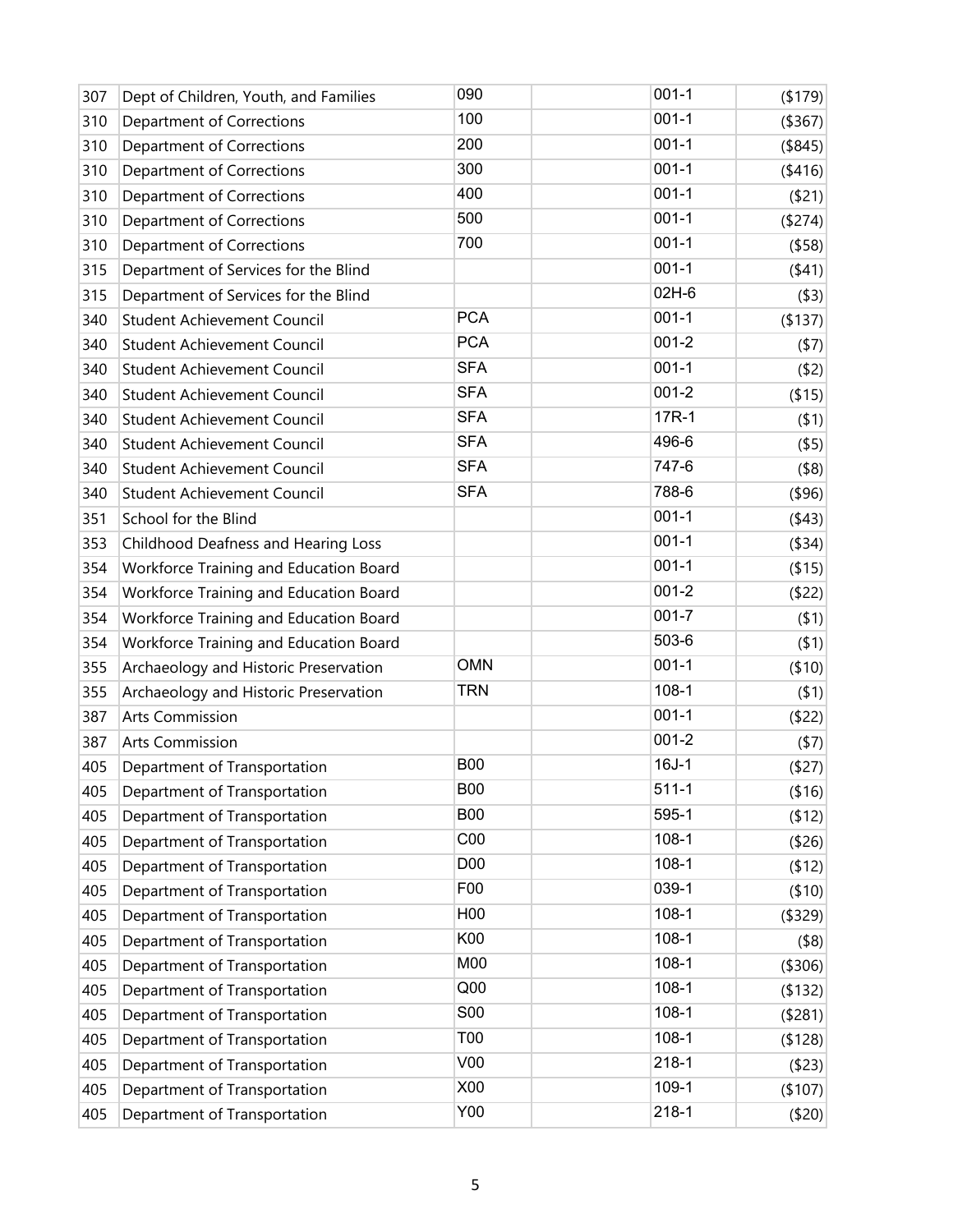| 405 | Department of Transportation          | Z00        | $108 - 1$ | $($ \$68) |
|-----|---------------------------------------|------------|-----------|-----------|
| 461 | Department of Ecology                 |            | $001 - 1$ | $($ \$67) |
| 461 | Department of Ecology                 |            | $001 - 2$ | $($ \$60) |
| 461 | Department of Ecology                 |            | $001 - 7$ | ( \$3)    |
| 461 | Department of Ecology                 |            | $027 - 1$ | (51)      |
| 461 | Department of Ecology                 |            | 02P-1     | $($ \$8)  |
| 461 | Department of Ecology                 |            | $044 - 1$ | ( \$13)   |
| 461 | Department of Ecology                 |            | $11J-6$   | (52)      |
| 461 | Department of Ecology                 |            | $160 - 1$ | (51)      |
| 461 | Department of Ecology                 |            | 163-1     | (52)      |
| 461 | Department of Ecology                 |            | 16T-6     | \$0       |
| 461 | Department of Ecology                 |            | 176-1     | $($ \$65) |
| 461 | Department of Ecology                 |            | 182-1     | (44)      |
| 461 | Department of Ecology                 |            | 199-1     | (52)      |
| 461 | Department of Ecology                 |            | $207-1$   | ( \$14)   |
| 461 | Department of Ecology                 |            | 20R-1     | ( \$33)   |
| 461 | Department of Ecology                 |            | $216 - 1$ | (44)      |
| 461 | Department of Ecology                 |            | $217 - 1$ | ( \$17)   |
| 461 | Department of Ecology                 |            | 219-1     | $($ \$8)  |
| 461 | Department of Ecology                 |            | 564-1     | $($ \$8)  |
| 461 | Department of Ecology                 |            |           | (\$314)   |
| 462 | Pollution Liability Insurance Agency  |            | 544-1     | (57)      |
| 467 | Recreation and Conservation           |            | $001 - 1$ | ( \$14)   |
| 467 | Recreation and Conservation           |            | $001 - 2$ | $($ \$8)  |
| 467 | Recreation and Conservation           |            | 02R-1     | ( \$3)    |
| 467 | Recreation and Conservation           |            | $267-1$   | (\$25)    |
| 467 | Recreation and Conservation           |            | 268-1     | $($ \$6)  |
| 468 | Environmental and Land Use Hearings   |            | $001 - 1$ | (449)     |
| 478 | <b>Puget Sound Partnership</b>        |            | $001 - 1$ | (\$64)    |
| 478 | <b>Puget Sound Partnership</b>        |            | $001 - 2$ | (42)      |
| 478 | <b>Puget Sound Partnership</b>        |            | 02R-1     | (44)      |
| 478 | <b>Puget Sound Partnership</b>        |            |           | (57)      |
| 495 | Department of Agriculture             | <b>OMN</b> | $001-1$   | (46)      |
| 495 | Department of Agriculture             | <b>OMN</b> | $001 - 2$ | (57)      |
| 495 | Department of Agriculture             | <b>OMN</b> | 02R-1     | (51)      |
| 495 | Department of Agriculture             | <b>OMN</b> | 126-6     | (\$108)   |
| 495 | Department of Agriculture             | <b>OMN</b> | 128-6     | (\$20)    |
| 495 | Department of Agriculture             | <b>OMN</b> | 516-6     | (19)      |
| 495 | Department of Agriculture             | <b>OMN</b> |           | (44)      |
| 495 | Department of Agriculture             | <b>TRN</b> | $108 - 1$ | (51)      |
| 540 | <b>Employment Security Department</b> |            | $001 - 2$ | (46)      |
| 540 | <b>Employment Security Department</b> |            | $001 - 7$ | ( \$13)   |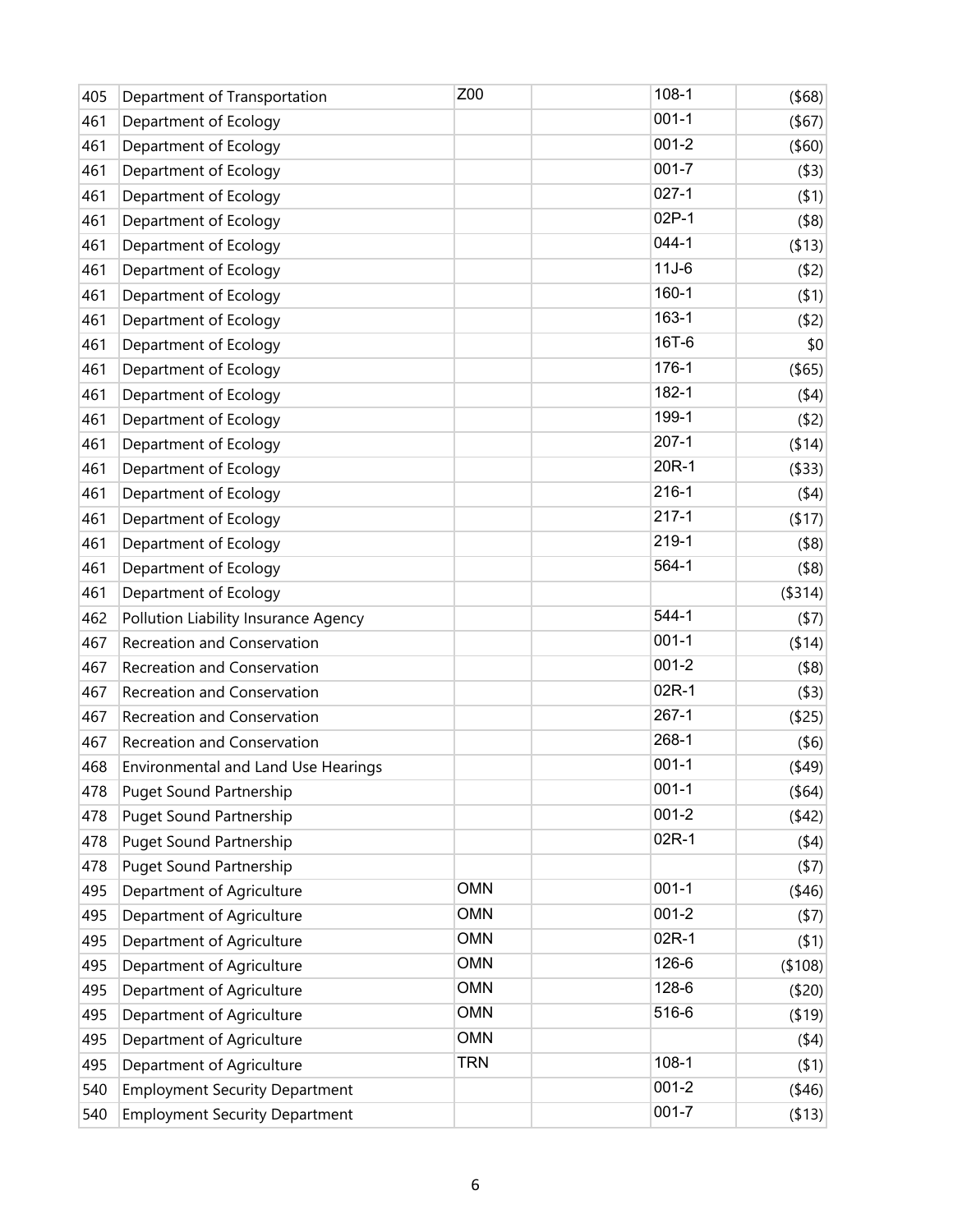| ⊺540          | <b>Employment Security Department</b> |  | 119-2     | (\$287)  |
|---------------|---------------------------------------|--|-----------|----------|
| 540           | <b>Employment Security Department</b> |  | $120 - 1$ | $($ \$6) |
| 540           | <b>Employment Security Department</b> |  | $134 - 1$ | ( \$113) |
| 540           | <b>Employment Security Department</b> |  | $16L - 6$ | \$0      |
| $ 540\rangle$ | <b>Employment Security Department</b> |  | 22F-1     | (\$74)   |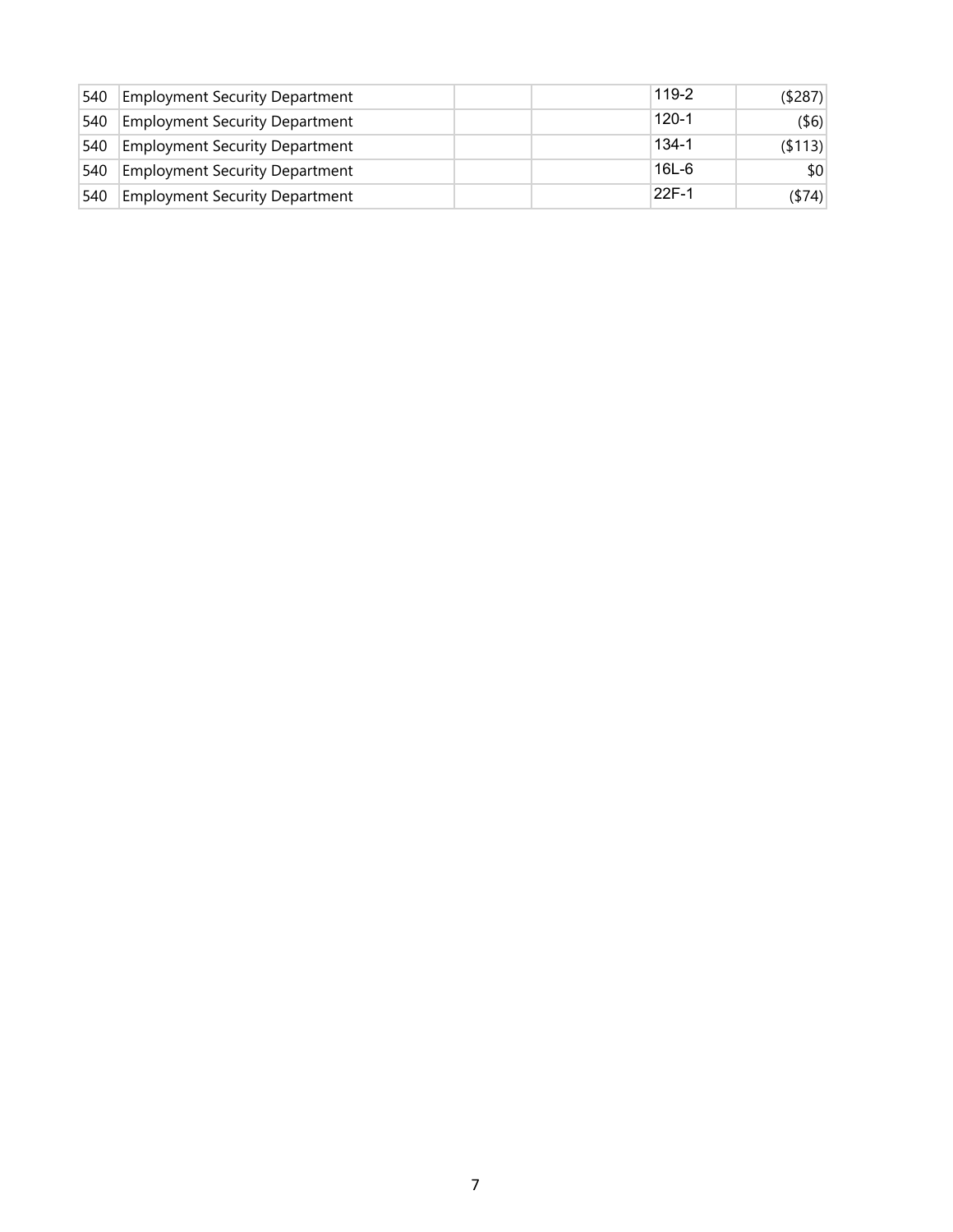# **Non‐Cabinet Agencies ‐ Savings Available ‐ Cancel Pay Increase**

*Reduction Amounts \$ in thousands*

|     | Agency                                    | Program Account | Amount         |
|-----|-------------------------------------------|-----------------|----------------|
| 011 | House of Representatives                  | $001 - 1$       | \$<br>(376)    |
|     | 011 House of Representatives              | $108 - 1$       | \$<br>(33)     |
| 012 | Senate                                    | $001 - 1$       | \$<br>(523)    |
| 012 | Senate                                    | $108 - 1$       | \$<br>(29)     |
| 013 | Joint Transportation Commission           | $108-1$         | \$<br>(14)     |
| 014 | Legislative Audit & Review                | 553-1           | \$<br>(94)     |
| 020 | Legislative Evaluation and Accountability | $108 - 1$       | \$<br>(5)      |
| 020 | Legislative Evaluation and Accountability | $553 - 1$       | \$<br>(47)     |
| 035 | <b>State Actuary</b>                      | $001 - 1$       | \$<br>(3)      |
| 035 | <b>State Actuary</b>                      | 418-1           | \$<br>(1)      |
|     | 035 State Actuary                         | 600-1           | \$<br>(66)     |
| 037 | Legislative Support Services              | $001 - 1$       | \$<br>(80)     |
|     | 038 Joint Leg Systems Committee           | $001 - 1$       | \$<br>(225)    |
| 040 | <b>Statute Law Committee</b>              | $001 - 1$       | \$<br>(124)    |
| 045 | Supreme Court                             | $001 - 1$       | \$<br>(132)    |
|     | 046 State Law Library                     | $001 - 1$       | \$<br>(12)     |
|     | 048 Court of Appeals                      | $001 - 1$       | \$<br>(298)    |
| 050 | Judicial Conduct                          | $001 - 1$       | \$<br>(28)     |
|     | 055 Admin Office of the Courts            | $001 - 1$       | \$<br>(386)    |
|     | 055 Admin Office of the Courts            | $001 - 2$       | \$<br>(6)      |
|     | 055 Admin Office of the Courts            | 543-1           | \$<br>(518)    |
|     | 056 Office of Public Defense              | $001 - 1$       | \$<br>(61)     |
| 057 | Office of Civil Legal Aid                 | $001 - 1$       | \$<br>(14)     |
| 080 | Lieutenant Governor                       | $001 - 1$       | \$<br>(19)     |
|     | 082 Public Disclosure Comm                | $001 - 1$       | \$<br>(24)     |
| 085 | Secretary of State                        | $001 - 1$       | \$<br>(79)     |
| 085 | Secretary of State                        | $006-1$         | \$<br>(7)      |
| 085 | Secretary of State                        | 14E-1           | \$<br>(18)     |
| 085 | Secretary of State                        | 407-6           | \$<br>(11)     |
| 085 | Secretary of State                        | 441-1           | \$<br>(9)      |
| 090 | <b>State Treasurer</b>                    | 404-1           | \$<br>(133)    |
| 095 | <b>State Auditor</b>                      | 413-6           | \$<br>(124)    |
| 095 | <b>State Auditor</b>                      | 483-1           | \$<br>(32)     |
| 095 | <b>State Auditor</b>                      | 553-1           | \$<br>(4)      |
|     | 095 State Auditor                         | 553-6           | \$<br>(110)    |
| 099 | Salaries for Elected Officials            | $001 - 1$       | \$<br>(4)      |
| 100 | Attorney General                          | $001 - 1$       | \$<br>(293)    |
|     | 100 Attorney General                      | $111 - 1$       | \$<br>(8)      |
| 100 | <b>Attorney General</b>                   | 12F-6           | \$<br>(2)      |
| 100 | <b>Attorney General</b>                   | 17L-6           | \$<br>(2)      |
|     | 100 Attorney General                      | 19A-1           | \$<br>(63)     |
|     | 100 Attorney General                      | 405-1           | \$<br>(2, 354) |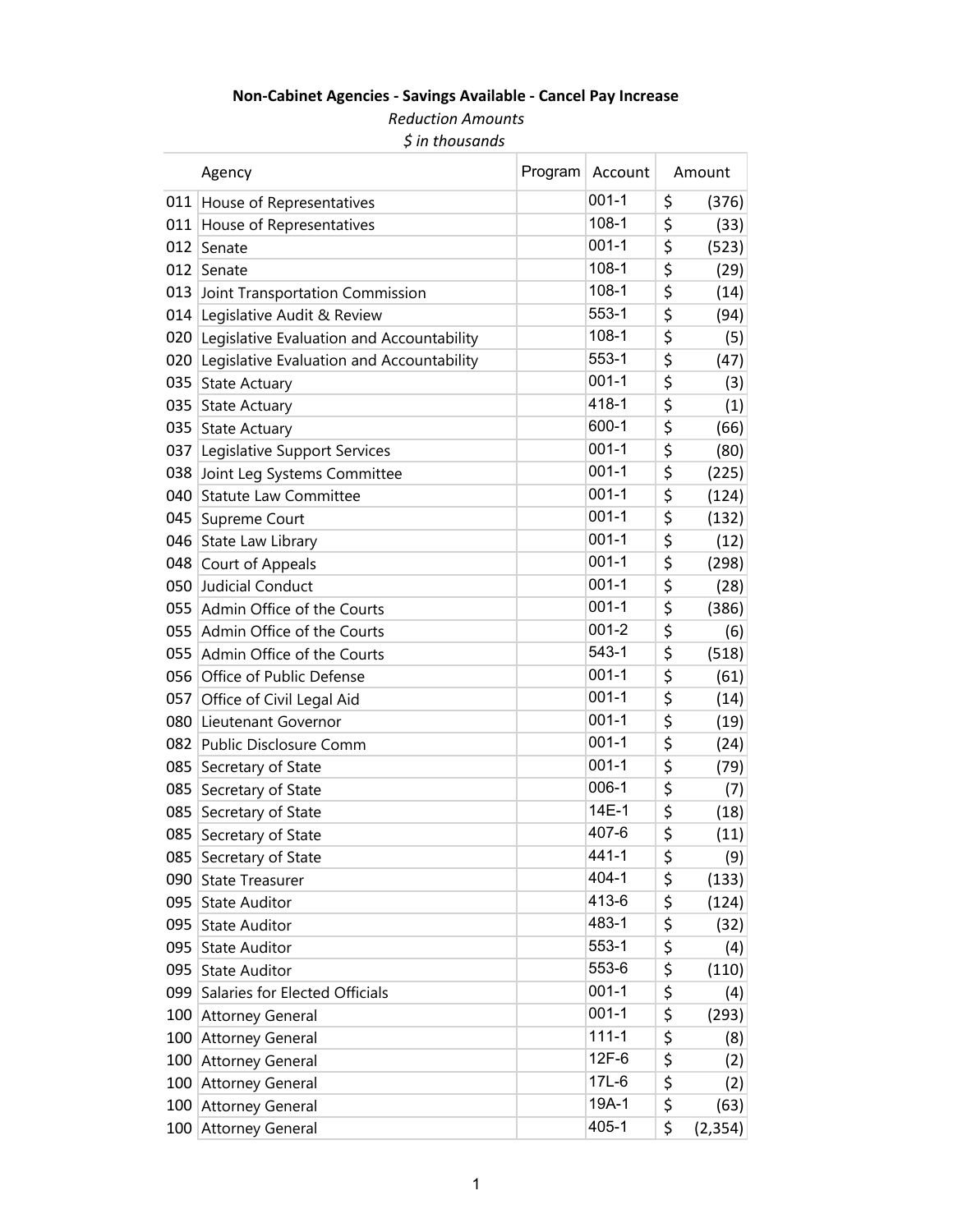|     | 100 Attorney General                     |     | 424-6     | \$<br>(37)     |
|-----|------------------------------------------|-----|-----------|----------------|
|     | 100 Attorney General                     |     | $441 - 1$ | \$<br>(5)      |
| 101 | <b>Caseload Forecast Council</b>         |     | $001 - 1$ | \$<br>(34)     |
| 104 | Economic and Revenue Forecast Council    |     | $001 - 1$ | \$<br>(22)     |
| 117 | <b>Gambling Commission</b>               |     | 884-6     | \$<br>(197)    |
| 120 | Human Rights Commission                  |     | $001 - 1$ | \$<br>(5)      |
|     | 120 Human Rights Commission              |     | $001 - 2$ | \$<br>(10)     |
| 126 | State Investment Board                   |     | $031 - 1$ | \$<br>(539)    |
| 160 | Insurance Commissioner                   |     | 138-1     | \$<br>(190)    |
|     | 166 Engineers and Surveyors Board        |     | $024 - 1$ | \$<br>(12)     |
| 185 | Horse Racing Commission                  |     | 169-6     | \$<br>(14)     |
| 205 | <b>Board of Pilotage Commissioners</b>   |     | $025 - 1$ | \$<br>(5)      |
| 220 | Board for Volunteer Firefighters         |     | $204 - 1$ | \$<br>(3)      |
| 227 | Criminal Justice Training Comm           |     | $001 - 1$ | \$<br>(76)     |
| 227 | <b>Criminal Justice Training Comm</b>    |     | $001 - 7$ | \$<br>(3)      |
| 275 | <b>Public Employment Relations</b>       |     | $001 - 1$ | \$<br>(5)      |
| 275 | <b>Public Employment Relations</b>       |     | 415-1     | \$<br>(4)      |
| 275 | <b>Public Employment Relations</b>       |     | 455-1     | \$<br>(2)      |
| 341 | <b>LEOFF 2 Retirement Board</b>          |     | 548-6     | \$<br>(25)     |
| 350 | Superintendent of Public Instruction     | 010 | $001 - 1$ | \$<br>(342)    |
| 350 | Superintendent of Public Instruction     | 055 | $001 - 1$ | \$<br>(141)    |
| 350 | Superintendent of Public Instruction     | 010 | $001 - 2$ | \$<br>(197)    |
| 350 | Superintendent of Public Instruction     | 055 | $001 - 2$ | \$<br>(53)     |
| 350 | Superintendent of Public Instruction     | 010 | $001 - 7$ | \$<br>(3)      |
| 350 | Superintendent of Public Instruction     | 055 | 08A-1     | \$<br>(4)      |
| 350 | Superintendent of Public Instruction     | 010 | 17F-1     | \$<br>(1)      |
| 350 | Superintendent of Public Instruction     | 359 | $17F-1$   | \$<br>(6)      |
| 350 | Superintendent of Public Instruction     | 010 | 18E-6     | \$<br>(7)      |
| 350 | Superintendent of Public Instruction     | 359 | $19L-1$   | \$<br>(9)      |
| 350 | Superintendent of Public Instruction     | 010 | $315 - 1$ | \$<br>(6)      |
|     | 350 Superintendent of Public Instruction | 010 | 536-6     | \$<br>(8)      |
| 350 | Superintendent of Public Instruction     | 010 | 553-1     | \$             |
| 360 | University of Washington                 |     | $001 - 1$ | \$<br>(2, 274) |
| 360 | University of Washington                 |     | 02R-1     | \$<br>(6)      |
| 360 | University of Washington                 |     | 08A-1     | \$<br>(79)     |
| 360 | University of Washington                 |     | 09R-1     | \$<br>(4)      |
| 360 | University of Washington                 |     | 145-6     | \$<br>(3,671)  |
| 360 | University of Washington                 |     | 148-6     | \$<br>(2,960)  |
| 360 | University of Washington                 |     | 149-6     | \$<br>(4, 415) |
| 360 | University of Washington                 |     | 505-6     | \$<br>(461)    |
| 360 | University of Washington                 |     | 608-1     | \$<br>(17)     |
| 360 | University of Washington                 |     | 609-1     | \$<br>(29)     |
| 365 | <b>Washington State University</b>       |     | $001 - 1$ | \$<br>(2,743)  |
| 365 | <b>Washington State University</b>       |     | 145-6     | \$<br>(364)    |
| 365 | <b>Washington State University</b>       |     | 148-6     | \$<br>(187)    |
| 365 | <b>Washington State University</b>       |     | 149-6     | \$<br>(2,855)  |
| 370 | Eastern Washington University            |     | $001 - 1$ | \$<br>(729)    |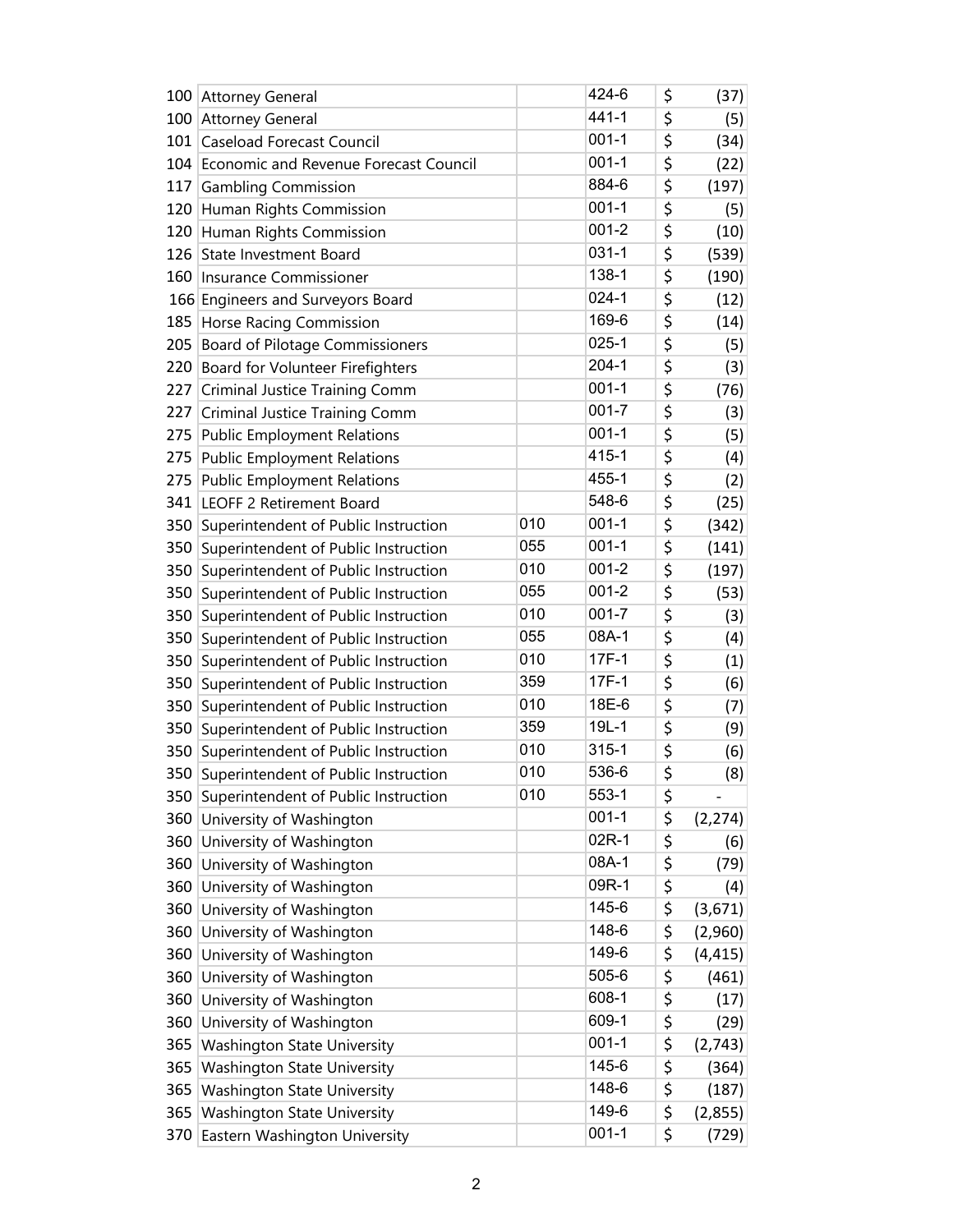|     | 370 Eastern Washington University         |            | 145-6     | \$<br>(22)    |
|-----|-------------------------------------------|------------|-----------|---------------|
|     | 370 Eastern Washington University         |            | 148-6     | \$<br>(119)   |
|     | 370 Eastern Washington University         |            | 149-6     | \$<br>(822)   |
| 375 | Central Washington University             |            | $001 - 1$ | \$<br>(686)   |
| 375 | Central Washington University             |            | 145-6     | \$<br>(18)    |
| 375 | Central Washington University             |            | 148-6     | \$<br>(62)    |
| 375 | Central Washington University             |            | 149-6     | \$<br>(659)   |
| 376 | The Evergreen State College               |            | $001 - 1$ | \$<br>(201)   |
| 376 | The Evergreen State College               |            | 148-6     | \$<br>(1)     |
| 376 | The Evergreen State College               |            | 149-6     | \$<br>(301)   |
| 380 | <b>Western Washington University</b>      |            | $001 - 1$ | \$<br>(943)   |
|     | 380 Western Washington University         |            | 145-6     | \$<br>(28)    |
| 380 | Western Washington University             |            | 148-6     | \$<br>(71)    |
| 380 | <b>Western Washington University</b>      |            | 149-6     | \$<br>(1,021) |
| 390 | <b>State Historical Society</b>           |            | $001 - 1$ | \$<br>(15)    |
|     | 395 Eastern Washington Historical Society |            | $001 - 1$ | \$<br>(8)     |
| 395 | Eastern Washington Historical Society     |            | 185-6     | \$<br>(3)     |
| 406 | County Road Administration Board          | 010        | $102 - 1$ | \$<br>(7)     |
| 406 | County Road Administration Board          | 010        | $108 - 1$ | \$<br>(26)    |
| 406 | County Road Administration Board          | 010        | 186-1     | \$<br>(1)     |
| 407 | <b>Transportation Improvement Board</b>   | 010        | $144 - 1$ | \$<br>(16)    |
| 410 | <b>Transportation Commission</b>          |            | $108-1$   | \$<br>(17)    |
| 411 | Freight Mobility Strategic Invest Board   | 010        | $108-1$   | \$<br>(8)     |
| 460 | Columbia River Gorge Commission           |            | $001 - 1$ | \$<br>(11)    |
| 460 | Columbia River Gorge Commission           |            | $001 - 7$ | \$<br>(11)    |
| 465 | Parks and Recreation Commission           | <b>OMN</b> | $001 - 1$ | \$<br>(39)    |
| 465 | Parks and Recreation Commission           | <b>OMN</b> | $001 - 2$ | \$<br>(3)     |
| 465 | Parks and Recreation Commission           | <b>OMN</b> | $007 - 1$ | \$<br>(1)     |
|     | 465 Parks and Recreation Commission       | <b>OMN</b> | $01M-1$   | \$<br>(2)     |
|     | 465 Parks and Recreation Commission       | <b>OMN</b> | 269-1     | \$<br>(121)   |
|     | 471 Conservation Commission               |            | $001 - 1$ | \$<br>(38)    |
| 471 | <b>Conservation Commission</b>            |            | $058 - 1$ | \$<br>(2)     |
| 477 | Fish and Wildlife Commission              | <b>OMN</b> | $001 - 1$ | \$<br>(195)   |
| 477 | Fish and Wildlife Commission              | <b>OMN</b> | 001-2     | \$<br>(77)    |
| 477 | Fish and Wildlife Commission              | <b>OMN</b> | $001 - 7$ | \$<br>(18)    |
| 477 | Fish and Wildlife Commission              | <b>OMN</b> | 02R-1     | \$<br>(2)     |
| 477 | Fish and Wildlife Commission              | <b>OMN</b> | 04M-1     | \$            |
| 477 | Fish and Wildlife Commission              | <b>OMN</b> | $104 - 1$ | \$<br>(186)   |
| 477 | Fish and Wildlife Commission              | <b>OMN</b> | 110-7     | \$            |
| 477 | Fish and Wildlife Commission              | <b>OMN</b> | $21S-1$   | \$<br>(3)     |
| 490 | Department of Natural Resources           | <b>OMN</b> | $001 - 1$ | \$<br>(103)   |
|     | 490 Department of Natural Resources       | <b>OMN</b> | $001 - 2$ | \$<br>(13)    |
| 490 | Department of Natural Resources           | <b>OMN</b> | $001 - 7$ | \$<br>(3)     |
| 490 | Department of Natural Resources           | <b>OMN</b> | $014 - 1$ | \$<br>(71)    |
|     | 490 Department of Natural Resources       | <b>OMN</b> | $01B-1$   | \$<br>(13)    |
| 490 | Department of Natural Resources           | <b>OMN</b> | 02A-1     | \$<br>(3)     |
| 490 | Department of Natural Resources           | <b>OMN</b> | 02R-1     | \$<br>(24)    |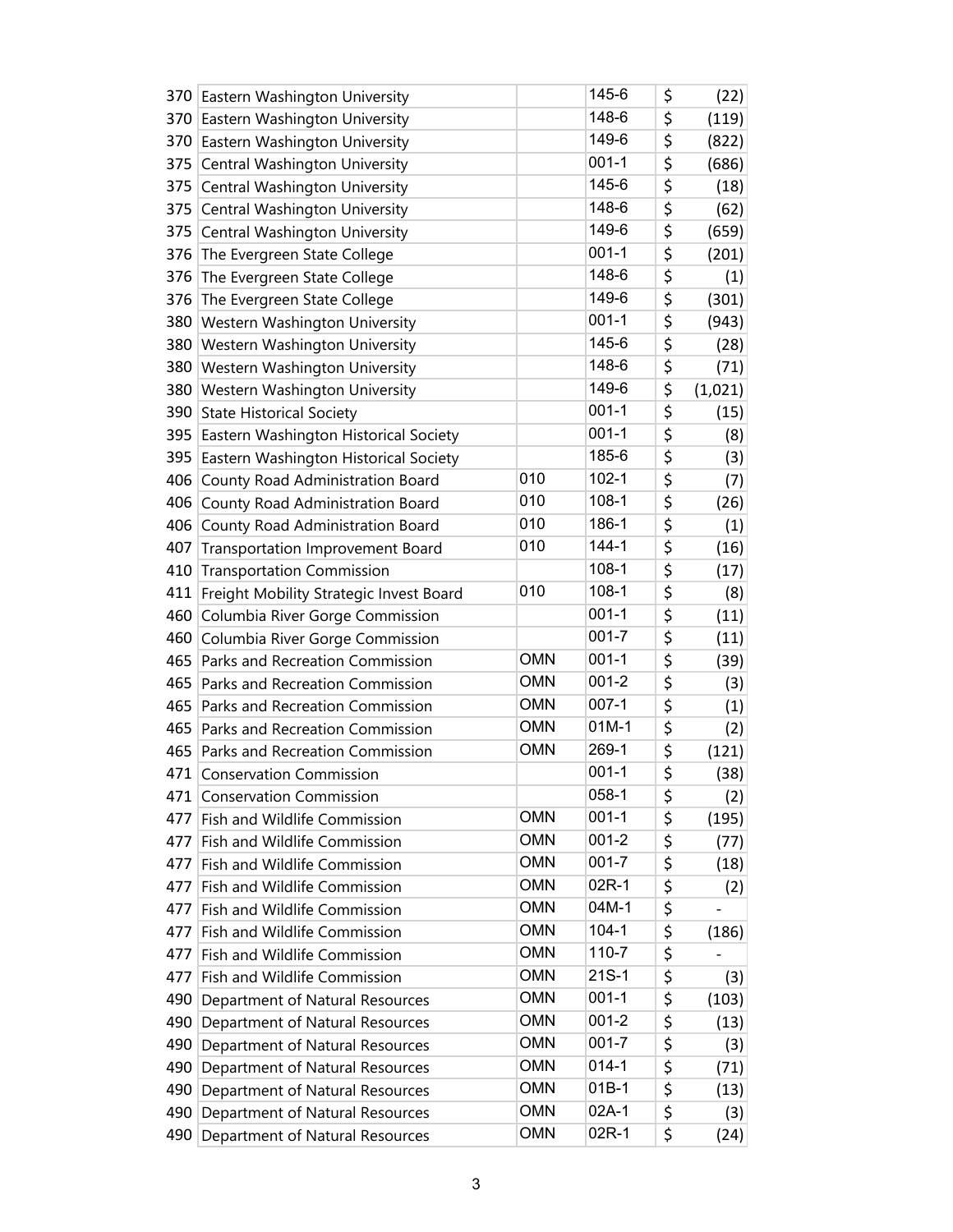| 490 | Department of Natural Resources         | <b>OMN</b> | $041 - 1$ | \$<br>(176)    |
|-----|-----------------------------------------|------------|-----------|----------------|
| 490 | Department of Natural Resources         | <b>OMN</b> | 04H-1     | \$<br>(7)      |
| 490 | Department of Natural Resources         | <b>OMN</b> | 07E-6     | \$<br>(3)      |
| 490 | Department of Natural Resources         | <b>OMN</b> | 087-6     | \$<br>(11)     |
| 490 | Department of Natural Resources         | <b>OMN</b> | $11H-1$   | \$<br>(2)      |
| 490 | Department of Natural Resources         | <b>OMN</b> | 190-6     | \$<br>(40)     |
| 490 | Department of Natural Resources         | <b>OMN</b> | 193-6     | \$<br>(6)      |
| 490 | Department of Natural Resources         | <b>OMN</b> | 198-6     | \$<br>(41)     |
| 490 | Department of Natural Resources         | <b>OMN</b> | 19C-1     | \$<br>(3)      |
| 490 | Department of Natural Resources         | <b>OMN</b> | 216-1     | \$<br>(1)      |
| 490 | Department of Natural Resources         | <b>OMN</b> | 23P-1     | \$<br>(19)     |
| 490 | Department of Natural Resources         | <b>OMN</b> | 268-1     | \$<br>(1)      |
| 490 | Department of Natural Resources         | <b>OMN</b> | $513 - 1$ | \$<br>(2)      |
| 490 | Department of Natural Resources         | <b>OMN</b> | 830-1     | \$<br>(5)      |
| 699 | <b>Community and Technical Colleges</b> |            | $001 - 1$ | \$<br>(9,087)  |
| 699 | <b>Community and Technical Colleges</b> |            | 08A-1     | \$<br>(79)     |
| 699 | <b>Community and Technical Colleges</b> |            | 145-6     | \$<br>(777)    |
| 699 | <b>Community and Technical Colleges</b> |            | 148-6     | \$<br>(243)    |
|     | 699 Community and Technical Colleges    |            | 149-6     | \$<br>(5, 337) |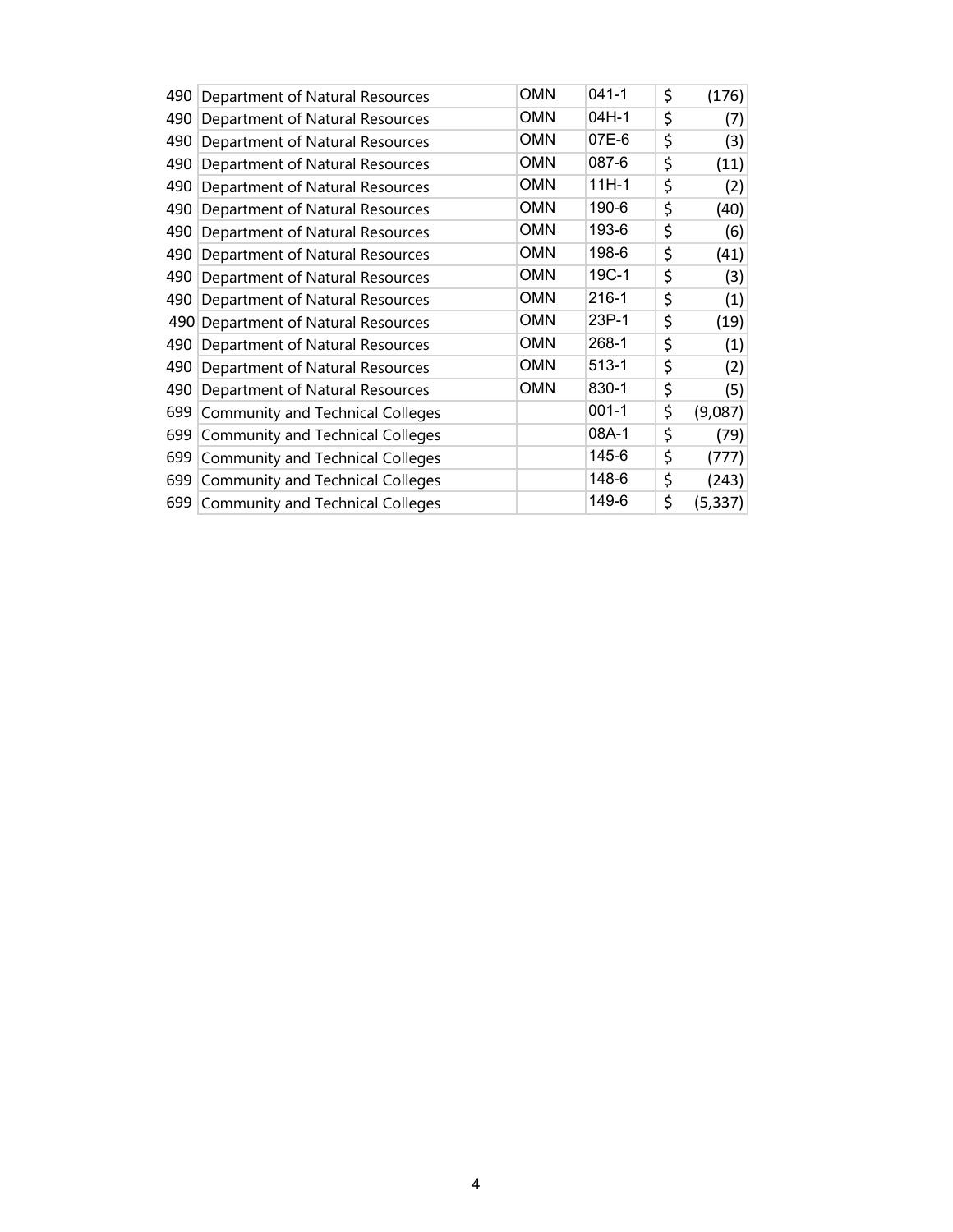## **Non‐Cabinet Agencies ‐ Savings Available ‐ Furloughs**

*Reduction Amounts \$ in thousands*

|     | Agency                                    | Program | Account   | Amount        |
|-----|-------------------------------------------|---------|-----------|---------------|
| 011 | House of Representatives                  |         | $001 - 1$ | (5712)        |
| 011 | House of Representatives                  |         | $108-1$   | $($ \$32)     |
| 012 | Senate                                    |         | $001 - 1$ | (\$792)       |
| 012 | Senate                                    |         | $108-1$   | $($ \$32)     |
| 013 | Joint Transportation Commission           |         | $108 - 1$ | ( \$16)       |
| 014 | Legislative Audit & Review                |         | 553-1     | $($ \$96)     |
| 020 | Legislative Evaluation and Accountability |         | $108-1$   | $($ \$8)      |
| 020 | Legislative Evaluation and Accountability |         | $553-1$   | (48)          |
| 035 | <b>State Actuary</b>                      |         | $001 - 1$ | \$0           |
| 035 | <b>State Actuary</b>                      |         | 418-1     | \$0           |
| 035 | State Actuary                             |         | 600-1     | (\$64)        |
| 037 | Legislative Support Services              |         | $001 - 1$ | (112)         |
| 037 | Legislative Support Services              |         | 442-6     | \$0           |
| 038 | Joint Leg Systems Committee               |         | $001 - 1$ | (\$224)       |
| 040 | <b>Statute Law Committee</b>              |         | $001 - 1$ | (\$128)       |
| 045 | Supreme Court                             |         | $001 - 1$ | (\$144)       |
| 046 | State Law Library                         |         | $001 - 1$ | (\$24)        |
| 048 | Court of Appeals                          |         | $001 - 1$ | (\$440)       |
| 050 | <b>Judicial Conduct</b>                   |         | $001 - 1$ | (\$24)        |
| 055 | Admin Office of the Courts                |         | $001 - 1$ | (\$408)       |
| 055 | Admin Office of the Courts                |         | $001 - 2$ | $($ \$8)      |
| 055 | Admin Office of the Courts                |         | 543-1     | (\$512)       |
| 056 | Office of Public Defense                  |         | $001 - 1$ | (\$64)        |
| 057 | Office of Civil Legal Aid                 |         | $001 - 1$ | ( \$16)       |
| 080 | Lieutenant Governor                       |         | $001 - 1$ | (\$24)        |
| 082 | Public Disclosure Comm                    |         | $001 - 1$ | $($ \$88)     |
| 085 | Secretary of State                        |         | $001 - 1$ | (\$216)       |
| 085 | Secretary of State                        |         | $001 - 2$ | $($ \$32)     |
| 085 | Secretary of State                        |         | $006-1$   | $($ \$48) $ $ |
| 085 | Secretary of State                        |         | 06H-6     | $($ \$8)      |
| 085 | Secretary of State                        |         | 14E-1     | $($ \$96)     |
| 085 | Secretary of State                        |         | 407-6     | (\$160)       |
| 085 | Secretary of State                        |         | $441 - 1$ | (48)          |
| 085 | Secretary of State                        |         | 470-6     | $($ \$8)      |
| 090 | <b>State Treasurer</b>                    |         | 404-1     | (\$208)       |
| 095 | <b>State Auditor</b>                      |         | 413-6     | (\$776)       |
| 095 | <b>State Auditor</b>                      |         | 483-1     | (\$208)       |
| 095 | <b>State Auditor</b>                      |         | 553-1     | ( \$24)       |
| 095 | <b>State Auditor</b>                      |         | 553-6     | (\$216)       |
| 099 | Salaries for Elected Officials            |         | $001 - 1$ | \$0           |
| 100 | <b>Attorney General</b>                   |         | $001 - 1$ | (496)         |
| 100 | <b>Attorney General</b>                   |         | $111 - 1$ | ( \$16]       |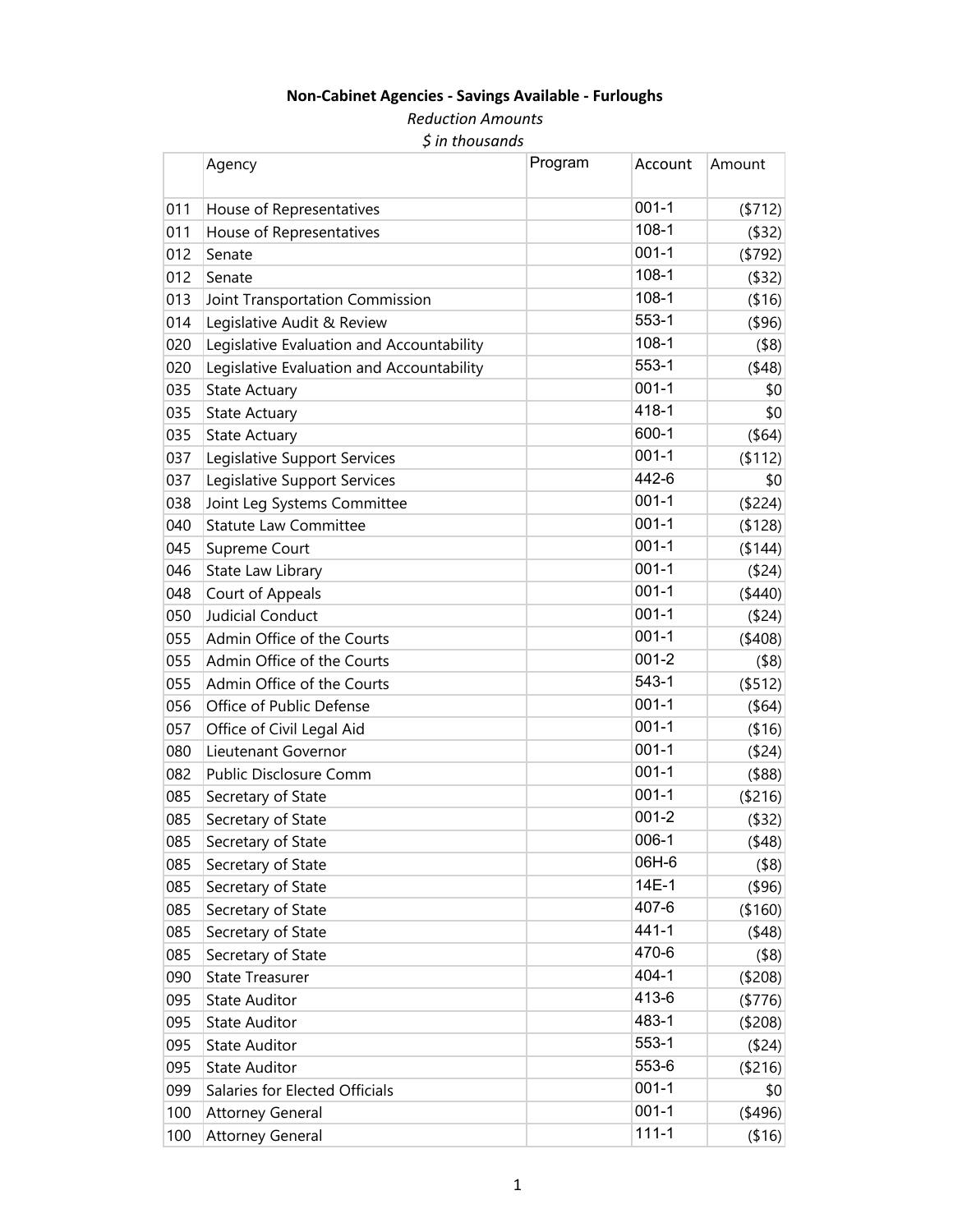| 100 | <b>Attorney General</b>                 |     | $12F-6$   | $($ \$8)   |
|-----|-----------------------------------------|-----|-----------|------------|
| 100 | <b>Attorney General</b>                 |     | $154 - 1$ | $($ \$8)   |
| 100 | <b>Attorney General</b>                 |     | $17L-6$   | $($ \$8)   |
| 100 | <b>Attorney General</b>                 |     | 19A-1     | (\$128)    |
| 100 | <b>Attorney General</b>                 |     | 405-1     | ( \$3,544) |
| 100 | <b>Attorney General</b>                 |     | 424-6     | (48)       |
| 100 | <b>Attorney General</b>                 |     | $441 - 1$ | $($ \$8)   |
| 101 | Caseload Forecast Council               |     | $001 - 1$ | (40)       |
| 104 | Economic and Revenue Forecast Council   |     | $001 - 1$ | (\$24)     |
| 117 | <b>Gambling Commission</b>              |     | 884-6     | (\$296)    |
| 120 | Human Rights Commission                 |     | $001 - 1$ | (\$24)     |
| 120 | Human Rights Commission                 |     | $001 - 2$ | (\$32)     |
| 126 | State Investment Board                  |     | $031 - 1$ | (\$608)    |
| 160 | Insurance Commissioner                  |     | $001 - 2$ | $($ \$8)   |
| 160 | Insurance Commissioner                  |     | 138-1     | $($ \$688) |
| 166 | Engineers and Surveyors Board           |     | $024 - 1$ | (40)       |
| 185 | Horse Racing Commission                 |     | 169-6     | (\$32)     |
| 205 | <b>Board of Pilotage Commissioners</b>  |     | $025 - 1$ | $($ \$8)   |
| 220 | Board for Volunteer Firefighters        |     | $204 - 1$ | (\$8)      |
| 227 | Criminal Justice Training Comm          |     | $001 - 1$ | (\$144)    |
| 227 | Criminal Justice Training Comm          |     | $001 - 7$ | $($ \$8)   |
| 275 | <b>Public Employment Relations Comm</b> |     | $001 - 1$ | (48)       |
| 275 | <b>Public Employment Relations Comm</b> |     | 415-1     | (48)       |
| 275 | <b>Public Employment Relations Comm</b> |     | 455-1     | ( \$16)    |
| 341 | <b>LEOFF 2 Retirement Board</b>         |     | 548-6     | (\$24)     |
| 350 | Superintendent of Public Instruction    | 010 | $001 - 1$ | (\$512)    |
| 350 | Superintendent of Public Instruction    | 055 | $001 - 1$ | (\$176)    |
| 350 | Superintendent of Public Instruction    | 010 | $001 - 2$ | (\$272)    |
| 350 | Superintendent of Public Instruction    | 055 | $001 - 2$ | $($ \$64)  |
| 350 | Superintendent of Public Instruction    | 010 | $001 - 7$ | \$0        |
| 350 | Superintendent of Public Instruction    | 055 | 08A-1     | \$0        |
| 350 | Superintendent of Public Instruction    | 010 | 17F-1     | \$0        |
| 350 | Superintendent of Public Instruction    | 359 | 17F-1     | $($ \$8)   |
| 350 | Superintendent of Public Instruction    | 010 | 18E-6     | (\$32)     |
| 350 | Superintendent of Public Instruction    | 359 | $19L-1$   | $($ \$8)   |
| 350 | Superintendent of Public Instruction    | 010 | $315 - 1$ | $($ \$8)   |
| 350 | Superintendent of Public Instruction    | 010 | 536-6     | (40)       |
| 350 | Superintendent of Public Instruction    | 010 | 553-1     | \$0        |
| 360 | University of Washington                |     | $001 - 1$ | ( \$6,432) |
| 360 | University of Washington                |     | 02R-1     | ( \$16)    |
| 360 | University of Washington                |     | 08A-1     | ( \$136)   |
| 360 | University of Washington                |     | 09R-1     | $($ \$8)   |
| 360 | University of Washington                |     | 145-6     | (\$18,232) |
| 360 | University of Washington                |     | 148-6     | (11, 984)  |
| 360 | University of Washington                |     | 149-6     | (\$12,488) |
| 360 | University of Washington                |     | 15M-1     | \$0        |
| 360 | University of Washington                |     | $315 - 1$ | $($ \$8)   |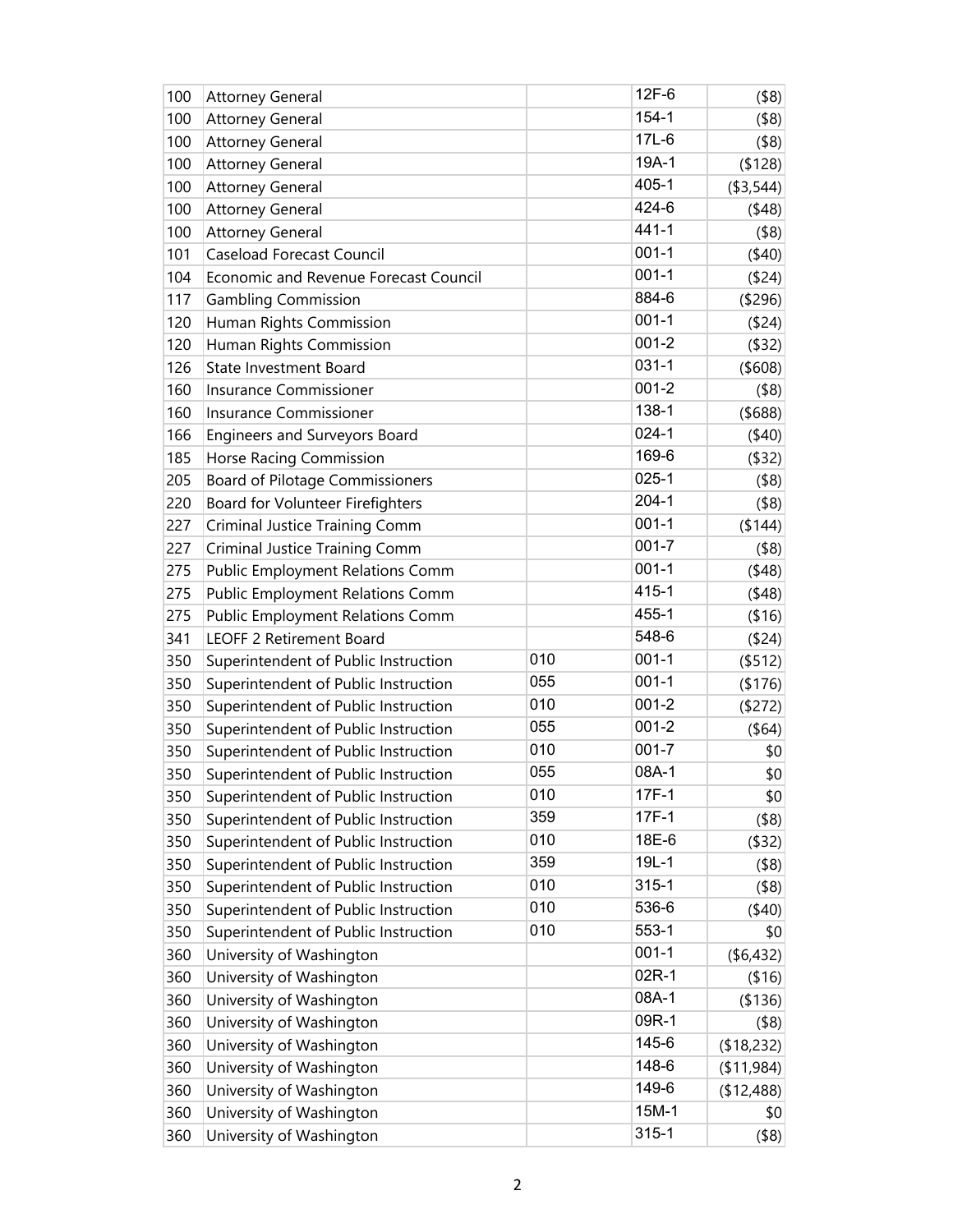| 360 | University of Washington                |            | 505-6     | (\$16,648) |
|-----|-----------------------------------------|------------|-----------|------------|
| 360 | University of Washington                |            | 608-1     | $($ \$88)  |
| 360 | University of Washington                |            | 609-1     | $($ \$88)  |
| 365 | <b>Washington State University</b>      |            | $001 - 1$ | (\$5,248)  |
| 365 | <b>Washington State University</b>      |            | 145-6     | (\$1,664)  |
| 365 | <b>Washington State University</b>      |            | 148-6     | (\$1,488)  |
| 365 | <b>Washington State University</b>      |            | 149-6     | (\$5,464)  |
| 370 | Eastern Washington University           |            | $001 - 1$ | (\$1,368)  |
| 370 | Eastern Washington University           |            | 145-6     | (112)      |
| 370 | Eastern Washington University           |            | 148-6     | (\$400)    |
| 370 | Eastern Washington University           |            | 149-6     | (\$1,536)  |
| 375 | Central Washington University           |            | $001 - 1$ | (\$1,472)  |
| 375 | Central Washington University           |            | 145-6     | (\$80)     |
| 375 | Central Washington University           |            | 148-6     | (\$232)    |
| 375 | Central Washington University           |            | 149-6     | (\$1,416)  |
| 376 | The Evergreen State College             |            | $001 - 1$ | (\$608)    |
| 376 | The Evergreen State College             |            | 145-6     | (48)       |
| 376 | The Evergreen State College             |            | 148-6     | (48)       |
| 376 | The Evergreen State College             |            | 149-6     | (\$912)    |
| 380 | Western Washington University           |            | $001 - 1$ | (\$1,856)  |
| 380 | Western Washington University           |            | 145-6     | (\$128)    |
| 380 | Western Washington University           |            | 148-6     | (432)      |
| 380 | Western Washington University           |            | 149-6     | (\$2,008)  |
| 380 | Western Washington University           |            | 448-6     | (\$8)      |
| 390 | <b>State Historical Society</b>         |            | $001 - 1$ | (\$64)     |
| 390 | <b>State Historical Society</b>         |            | 184-6     | (\$16)     |
| 395 | Eastern Washington Historical Society   |            | $001 - 1$ | (\$32)     |
| 395 | Eastern Washington Historical Society   |            | 185-6     | (\$24)     |
| 406 | County Road Administration Board        | 010        | $102 - 1$ | (\$16)     |
| 406 | County Road Administration Board        | 010        | $108-1$   | (\$32)     |
| 406 | County Road Administration Board        | 010        | 186-1     | ( \$16)    |
| 407 | <b>Transportation Improvement Board</b> | 010        | $144 - 1$ | (\$32)     |
| 410 | <b>Transportation Commission</b>        |            | $108 - 1$ | ( \$24)    |
| 411 | Freight Mobility Strategic Invest Board | 010        | $108-1$   | $($ \$8)   |
| 460 | Columbia River Gorge Commission         |            | $001 - 1$ | $($ \$8)   |
| 460 | Columbia River Gorge Commission         |            | $001 - 7$ | $($ \$8)   |
| 465 | Parks and Recreation Commission         | <b>OMN</b> | $001 - 1$ | (\$280)    |
| 465 | Parks and Recreation Commission         | <b>OMN</b> | $001 - 2$ | (\$16)     |
| 465 | Parks and Recreation Commission         | <b>OMN</b> | $007 - 1$ | \$0        |
| 465 | Parks and Recreation Commission         | <b>OMN</b> | $01B-1$   | \$0        |
| 465 | Parks and Recreation Commission         | <b>OMN</b> | $01M-1$   | $($ \$8)   |
| 465 | Parks and Recreation Commission         | <b>OMN</b> | 08P-6     | \$0        |
| 465 | Parks and Recreation Commission         | <b>OMN</b> | 09B-6     | \$0        |
| 465 | Parks and Recreation Commission         | <b>OMN</b> | 269-1     | (\$1,032)  |
| 471 | <b>Conservation Commission</b>          |            | $001 - 1$ | $($ \$64)  |
| 471 | <b>Conservation Commission</b>          |            | $058 - 1$ | $($ \$8)   |
| 477 | Fish and Wildlife Commission            | <b>OMN</b> | $001 - 1$ | (\$1,264)  |